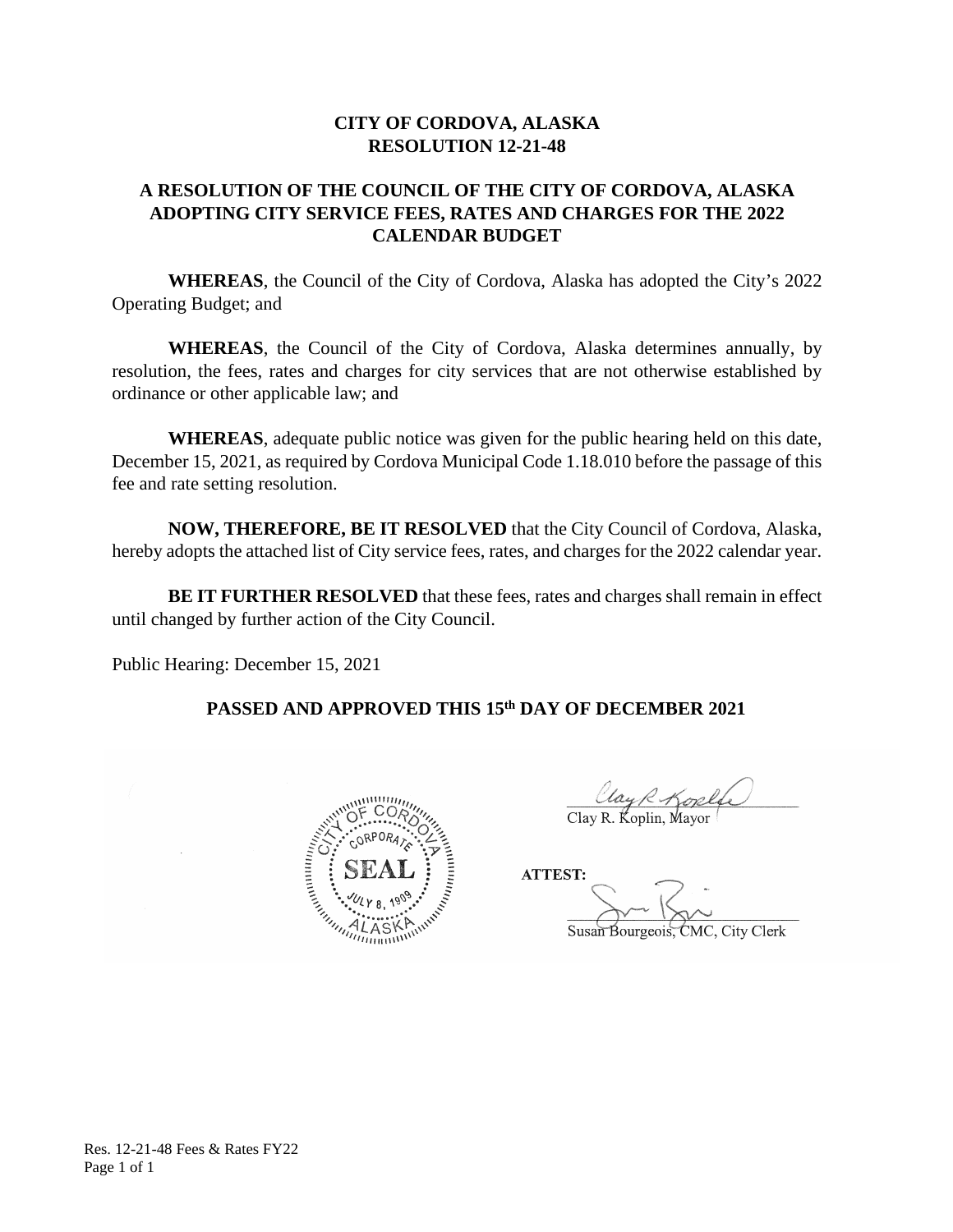# City Hall

| <b>Business Licenses</b>             |                     |  |
|--------------------------------------|---------------------|--|
| Primary                              | \$35.00 per year    |  |
| Additional                           | \$25.00 per year    |  |
| Special Event                        | \$25.00 per event   |  |
|                                      |                     |  |
| <b>Fees</b>                          |                     |  |
| Non-Sufficient-Funds Checks          | \$50.00             |  |
|                                      |                     |  |
| <b>Election Board Compensation</b>   |                     |  |
| Election Chairperson                 | $$17.00$ per hour   |  |
| Election Board/Clerks                | \$15.00 per hour    |  |
|                                      |                     |  |
| <b>Services</b>                      |                     |  |
| <u>Letter/Legal Copies &amp; Fax</u> | <u>Fee per Page</u> |  |
| Black & White                        | \$0.50              |  |
| Color                                | \$1.00              |  |
| Fax (incoming and outgoing)          | \$1.00              |  |
| Budget (Electronic)                  | Free                |  |
| Budget (Printed and Bound)           | \$100.00            |  |
| Tax Forms (blank)                    | Free                |  |
|                                      |                     |  |
| Staff Time                           | <u>Per Hour</u>     |  |
| Employee Straight Time               | \$72.00             |  |
| <b>Employee Overtime</b>             | \$108.00            |  |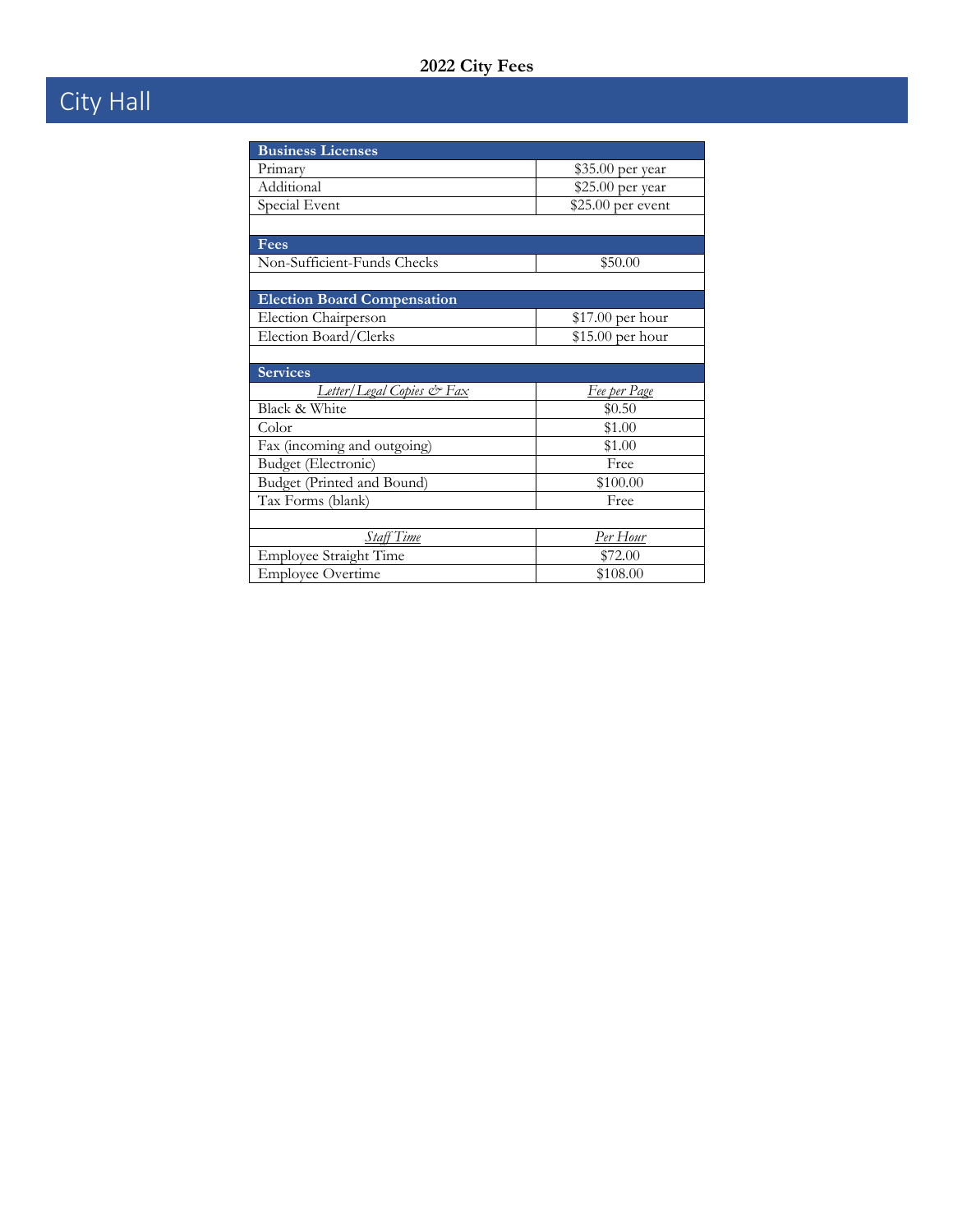## Information Services

| <b>Services</b>                |                     |
|--------------------------------|---------------------|
| Letter/Legal Copies & Fax      | <u>Fee per Page</u> |
| Black & White                  | \$0.25              |
| Fax (incoming and outgoing)    | \$1.00              |
| Tax Forms (blank)              | Free                |
| Temporary Deposit Library Card | \$20.00             |
| Printed School Work            | \$0.10              |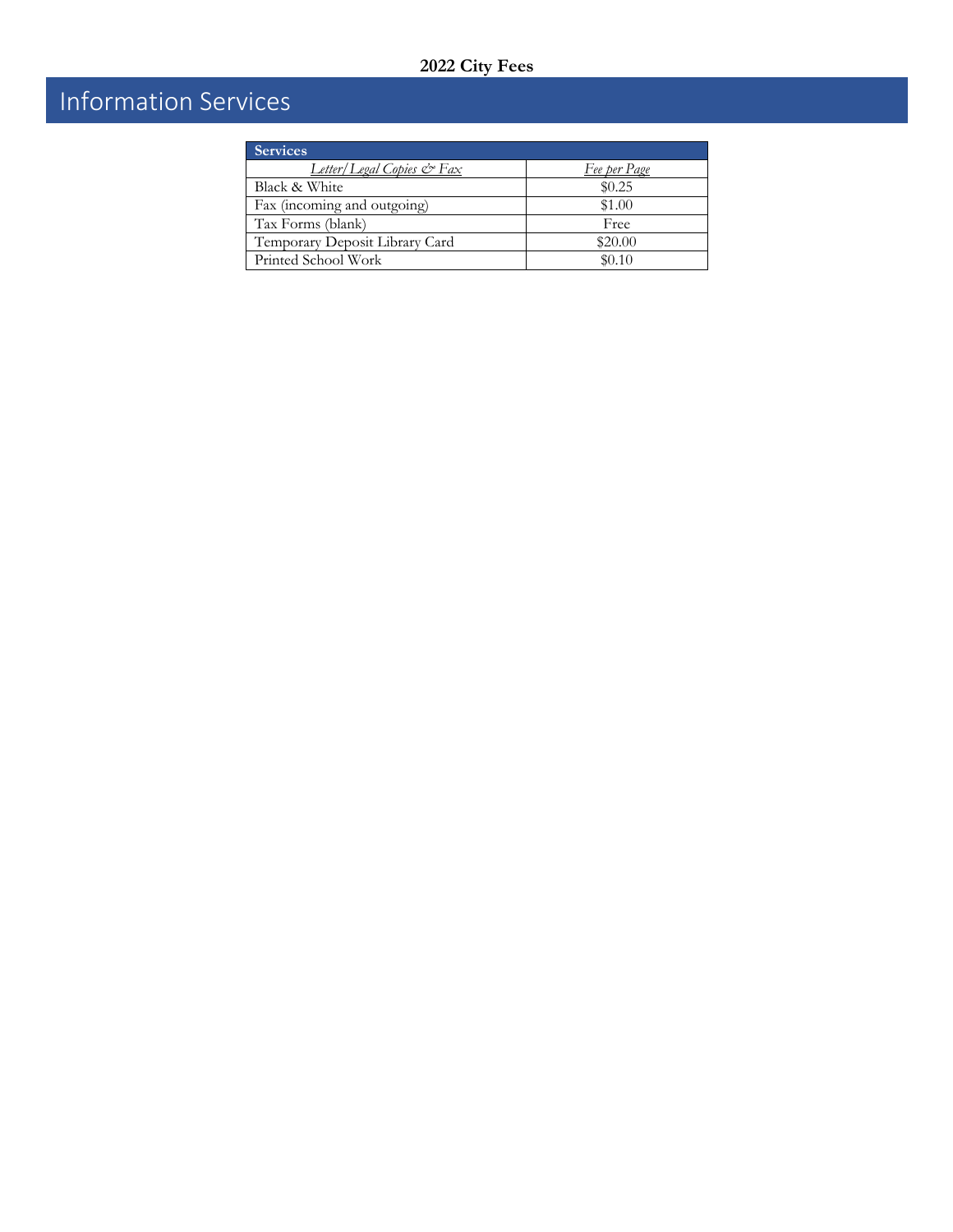# Planning Department

| <b>Building Permits &amp; Zoning Compliance Permits</b> |                            |  |
|---------------------------------------------------------|----------------------------|--|
| Single Family                                           | \$100.00                   |  |
| Multi-Family                                            | \$200.00                   |  |
| Commercial                                              | \$300.00                   |  |
| Industrial                                              | \$400.00                   |  |
| Sales Tax Exemption Card                                |                            |  |
| (must have Building Permit)                             | \$180.00                   |  |
|                                                         |                            |  |
| Permits                                                 |                            |  |
| Conditional Use                                         | \$250.00                   |  |
| Encroachment                                            | \$200.00                   |  |
| Exception                                               | \$250.00                   |  |
| Rezone                                                  | \$350.00                   |  |
| Vacation of R.O.W.                                      | \$250.00                   |  |
| Variance                                                | \$250.00                   |  |
| Tideland                                                | \$250.00                   |  |
| Sign                                                    | \$25.00                    |  |
|                                                         |                            |  |
| Letter of Interest for City Property                    |                            |  |
| Letter of Interest for City Property                    | \$250.00                   |  |
|                                                         |                            |  |
| <b>Site Plan Review</b>                                 |                            |  |
| Commercial/Business                                     | \$150.00                   |  |
| Industrial                                              | \$200.00                   |  |
|                                                         |                            |  |
| Subdivision                                             |                            |  |
| Preliminary Plat                                        | $$200.00 + $50.00$ per lot |  |
| Final Plat                                              | $$100.00 + $25.00$ per lot |  |
| Administrative Plat                                     | \$100.00                   |  |
|                                                         |                            |  |
| Lease & Purchase Agreements                             |                            |  |
| Lease and/or Purchase Agreements                        | \$150.00                   |  |
|                                                         |                            |  |
| Appeals                                                 |                            |  |
| Appeal to Planning Commission                           | \$200.00                   |  |
| Appeal to City Council                                  | \$200.00                   |  |
|                                                         |                            |  |
| Copies, Prints, Scans, & Mailings                       |                            |  |
| Letter or Legal                                         | Fee per Page               |  |
| Black & White                                           | \$0.50                     |  |
| Color                                                   | \$1.00                     |  |
|                                                         |                            |  |
| Large Format                                            | Fee per Page               |  |
| Black & White                                           | \$2.50/sq.fit.             |  |
| Color                                                   | \$5.00/sq.fit.             |  |
|                                                         | \$25.00/first sheet;       |  |
| Scanning                                                | \$5.00/additional sheet    |  |
| <u>Mailings</u>                                         |                            |  |
| Mailing (notices, recording, etc.)                      | Actual current postal rate |  |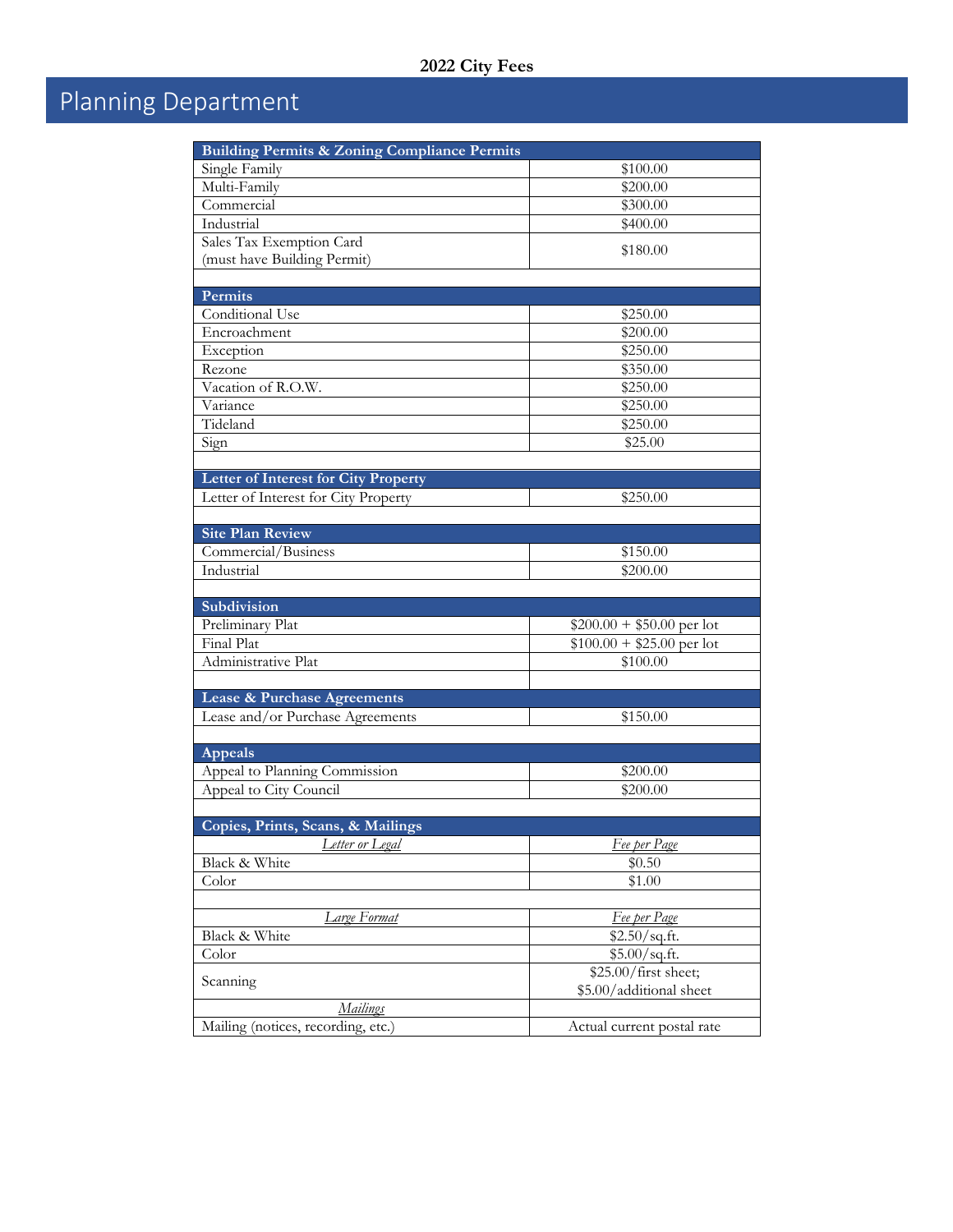# Police Department

| <b>License Fees</b>                                                                            |                                    |  |
|------------------------------------------------------------------------------------------------|------------------------------------|--|
| <u>Vehicles</u>                                                                                |                                    |  |
| <b>ATV</b>                                                                                     | \$25.00                            |  |
| Snow-machine                                                                                   | \$25.00                            |  |
|                                                                                                |                                    |  |
| Dogs                                                                                           |                                    |  |
| Altered Animal                                                                                 | \$20.00                            |  |
| Non-Altered Animal                                                                             | \$25.00                            |  |
| Provisional                                                                                    | \$10.00                            |  |
| Replacement                                                                                    | \$5.00                             |  |
|                                                                                                |                                    |  |
| <b>Service Rates</b>                                                                           |                                    |  |
| <b>Alcohol Breath Test</b>                                                                     | \$50.00                            |  |
| Fingerprinting                                                                                 | \$25/single card; \$15/second card |  |
| Police Reports (requires approval from Chief)                                                  | \$10.00                            |  |
| Discovery CDs                                                                                  | \$15.00                            |  |
| Discovery Video                                                                                | \$15.00                            |  |
| Service of Civil Papers                                                                        | \$65.00                            |  |
|                                                                                                |                                    |  |
| <b>Impound Fees</b>                                                                            |                                    |  |
| Vehicles & Trailers                                                                            | Daily                              |  |
| Vehicles & Trailers up to 21' long                                                             | \$10.00                            |  |
| Each additional foot                                                                           | Add an additional \$1/foot         |  |
| All other material                                                                             | \$0.29/square foot                 |  |
|                                                                                                |                                    |  |
| Animals*                                                                                       | Daily                              |  |
| Cats - Flat fee                                                                                | \$50.00                            |  |
| Dog - 1st Impound                                                                              | \$25.00 Licensed                   |  |
|                                                                                                | \$50.00 Unlicensed                 |  |
| $Dog - 2nd$ Impound                                                                            | \$50.00 Licensed                   |  |
|                                                                                                | \$75.00 Unlicensed                 |  |
| Dog-3rd Impound                                                                                | Determined by Chief                |  |
|                                                                                                |                                    |  |
| <b>Boarding Fees</b>                                                                           | Daily                              |  |
| Cats                                                                                           | \$10.00                            |  |
| Dogs                                                                                           | \$20.00                            |  |
| *Total animal impound costs = Impound Fee + Boarding Fee + Medical Costs + License Fee (if not |                                    |  |
| yet obtained)                                                                                  |                                    |  |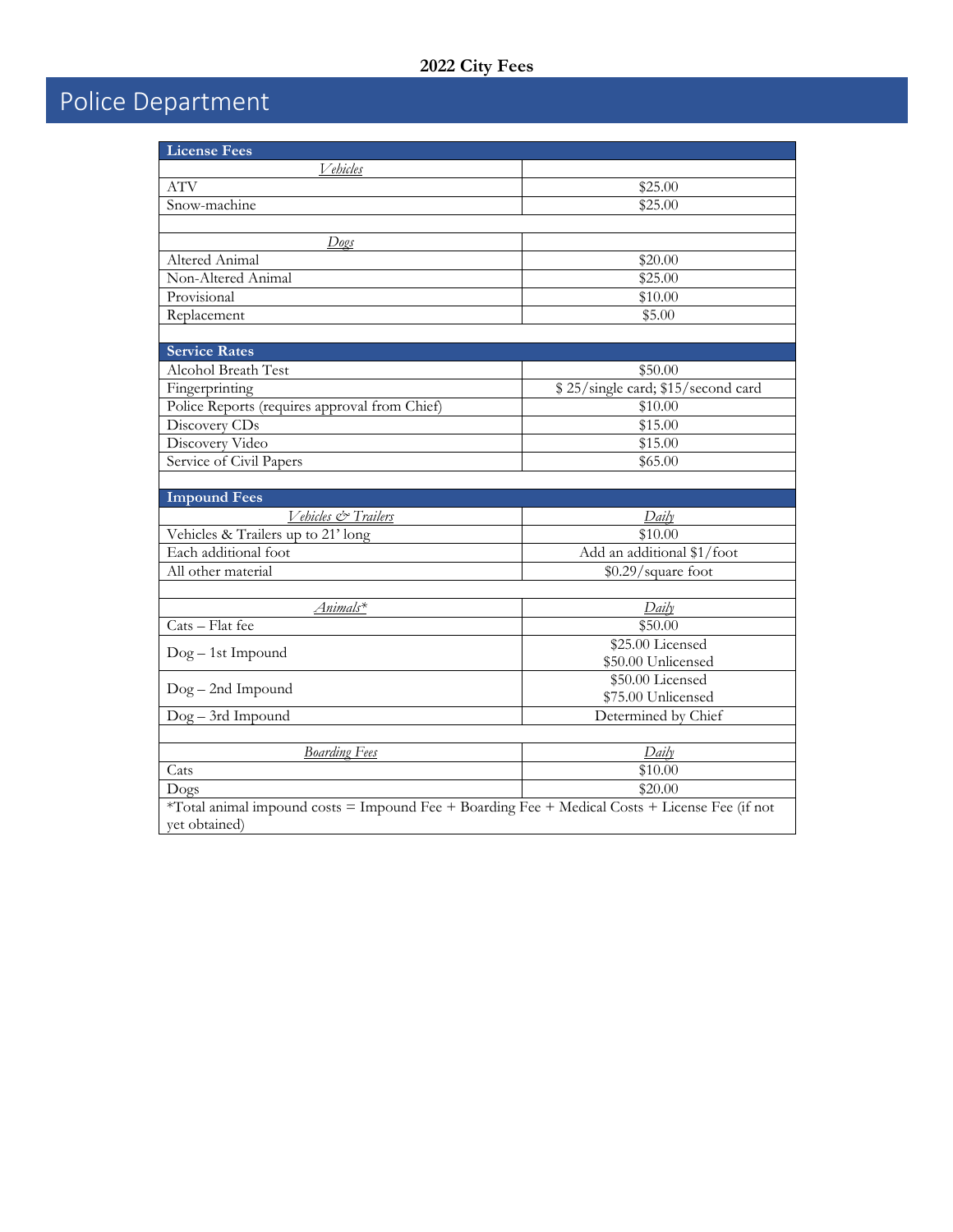# Fire Department

| Ambulance Trip                                      | $$750.00$ per run + \$15.00/mile                                                                         |
|-----------------------------------------------------|----------------------------------------------------------------------------------------------------------|
| Mutual Aid Standby for Fire Department<br>Personnel | $$200.00$ per incident +<br>\$25.00/Hr per Department Member +<br>\$50.00/Hr per Fire Department Officer |
| Volunteer Member Compensation                       | \$20 per member per incident<br>\$20 per member per Thursday Night Training<br>Session                   |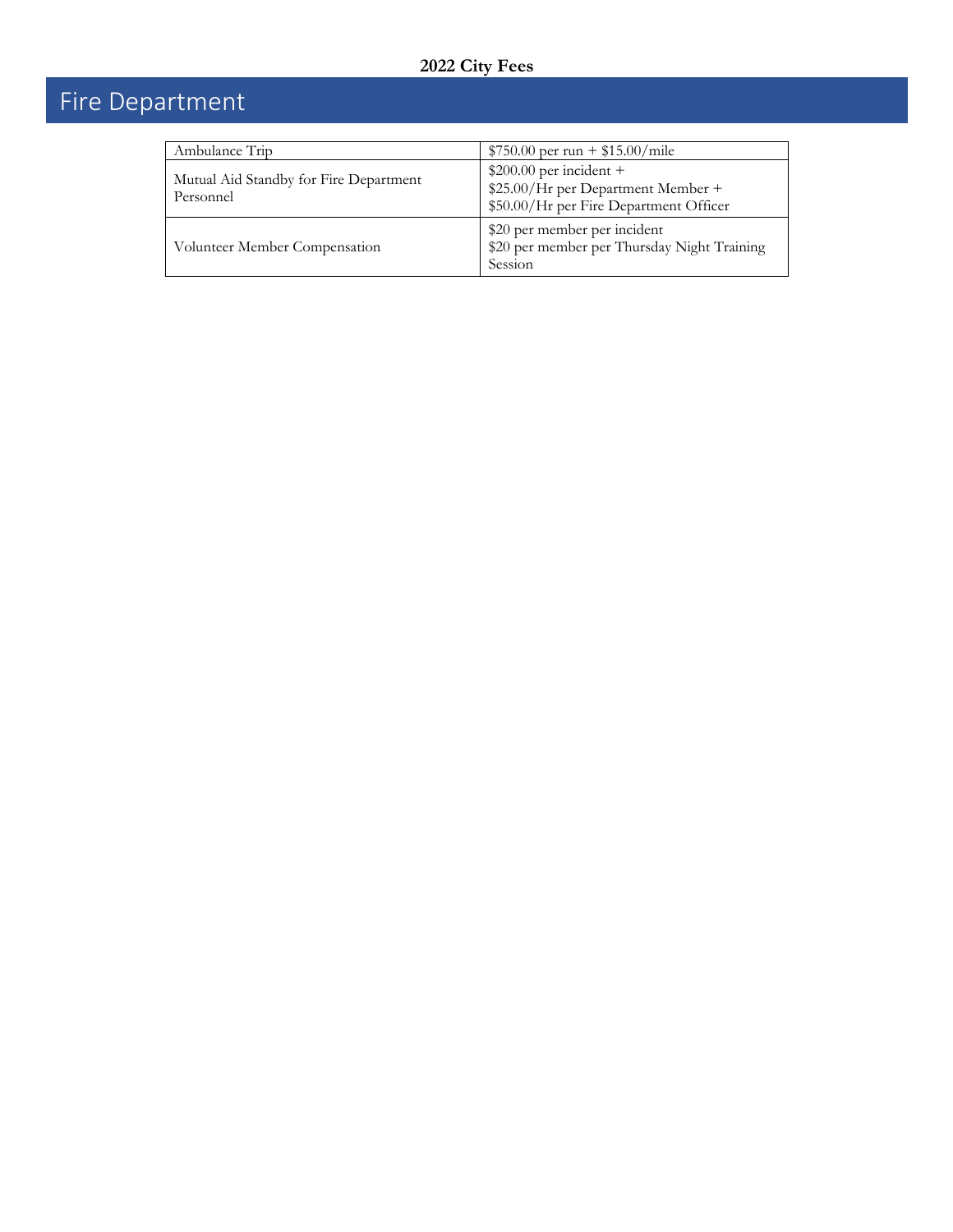## Department of Parks and Recreation

#### **Bidarki Recreation Center / Bob Korn Memorial Swimming Pool**

**Membership & Admission Fees**

Includes 6% Sales Tax.

| Adult                         | Term                       | Fee      |
|-------------------------------|----------------------------|----------|
|                               | Annual (Swim + $Gym$ )     | \$340.00 |
|                               | Annual (Swim or Gym)       | \$190.00 |
|                               | Month (Swim + $Gym$ )      | \$65.00  |
|                               | Ten Trip (Swim $+$ Gym)    | \$54.00  |
|                               | Daily (Swim + $Gym$ )      | \$6.00   |
| Child / Youth / Student (with | Term                       | Fee      |
| ID)                           | Annual (Swim + Gym)        | \$204.00 |
|                               | Annual (Swim or Gym)       | \$114.00 |
|                               | Month (Swim $+$ Gym)       | \$39.00  |
|                               | Ten Trip (Swim $+$ Gym)    | \$36.00  |
|                               | Daily (Swim + $Gym$ )      | \$4.00   |
| Senior                        | Term                       | Fee      |
|                               | Annual (Swim + $Gym$ )     | \$204.00 |
|                               | Annual (Swim or Gym)       | \$114.00 |
|                               | Month (Swim + $Gym$ )      | \$39.00  |
|                               | Ten Trip (Swim $+$ Gym)    | \$36.00  |
|                               | Daily (Swim + $Gym$ )      | \$4.00   |
| Concession                    | Term                       | Fee      |
|                               | Annual (Swim + $Gym$ )     | \$204.00 |
|                               | Annual (Swim or Gym)       | \$114.00 |
|                               | Month (Swim $+$ Gym)       | \$39.00  |
|                               | Ten Trip (Swim $+$ Gym)    | \$36.00  |
|                               | Daily (Swim + $Gym$ )      | \$4.00   |
| Family                        | Term                       | Fee      |
|                               | Annual (Swim + $Gym$ )     | \$509.00 |
|                               | Annual (Swim or Gym)       | \$339.00 |
|                               | Month (Swim $+$ Gym)       | \$122.00 |
| Corporate (City & CCMC        | Term                       | Fee      |
| <b>Employees</b> )            | Annual Family (Swim + Gym) | \$190.00 |

### **Recreation & Aquatic Programs & Miscellaneous Charges**

Includes 6% Sales Tax as applicable.

Fees authorized at the discretion of the Director.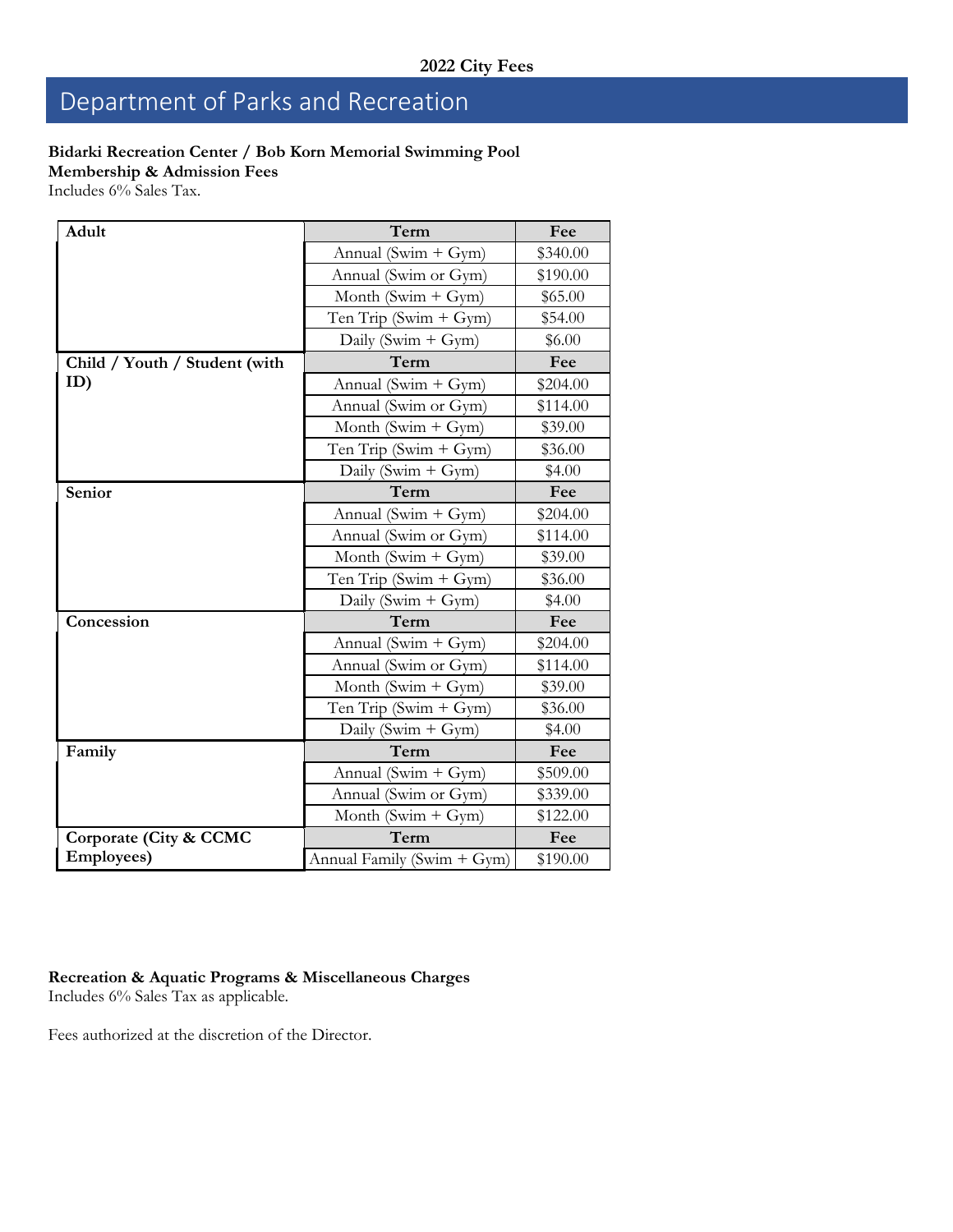#### **Rental Fees**

Includes 6% Sales Tax

Bob Korn Memorial Swimming Pool

|                                         | Type                         | Fee            |
|-----------------------------------------|------------------------------|----------------|
| Pool Rental – Whole Facility (per hour) | Individual                   | \$80.00        |
| (Includes 1 Lifeguard and up to 20      |                              |                |
| swimmers)                               |                              |                |
|                                         | Special Interest / Trainings | Fee authorized |
|                                         |                              | by Director    |
| Pool Rental - Per Lane (per hour)       | Individual                   | \$13.50        |
|                                         | Special Interest / Trainings | Fee authorized |
|                                         |                              | by Director    |
| Additional Lifeguard/s (per hour)       | 1 per 20 swimmers            | \$30.00        |
|                                         |                              |                |

#### Bidarki Recreation Center

Includes 6% Sales Tax

|                      | Type                                          | Fee         |
|----------------------|-----------------------------------------------|-------------|
| Gymnasium (per hour) | Individual                                    | \$37.00     |
|                      | Special Interest / Trainings   Fee authorized |             |
|                      |                                               | by Director |

Eyak Lake Skater's Cabin

Includes 6% Sales Tax + 6% Public Accommodation Services Tax.

|                                      | Fee     |
|--------------------------------------|---------|
| 1 <sup>st</sup> 24-hour Period       | \$28.00 |
| $2nd 24$ -hour Period                | \$39.00 |
| 3rd 24-hour Period                   | \$56.00 |
| <b>Security Deposit (Refundable)</b> | \$50.00 |

Odiak Camper Park

Includes 6% Sales Tax. Short-term & Tent Fees also include 6% Public Accommodation Sales Tax.

|                                      | Type                       | Fee      |
|--------------------------------------|----------------------------|----------|
| RV Site Long Term (30+ days) per     | Includes Electric, Water & | \$32.50  |
| day                                  | Trash & Dump Station       |          |
| RV Site Short Term (<30 days) per    | Includes Electric, Water & | \$28.75  |
| day                                  | Trash & Dump Station       |          |
| Tent per day (7 days maximum)        | No Electric or water       | \$12.50  |
| Deposit to Hold Site (Non-           |                            | \$250.00 |
| Refundable)                          |                            |          |
| <b>Security Deposit (Refundable)</b> |                            | \$150.00 |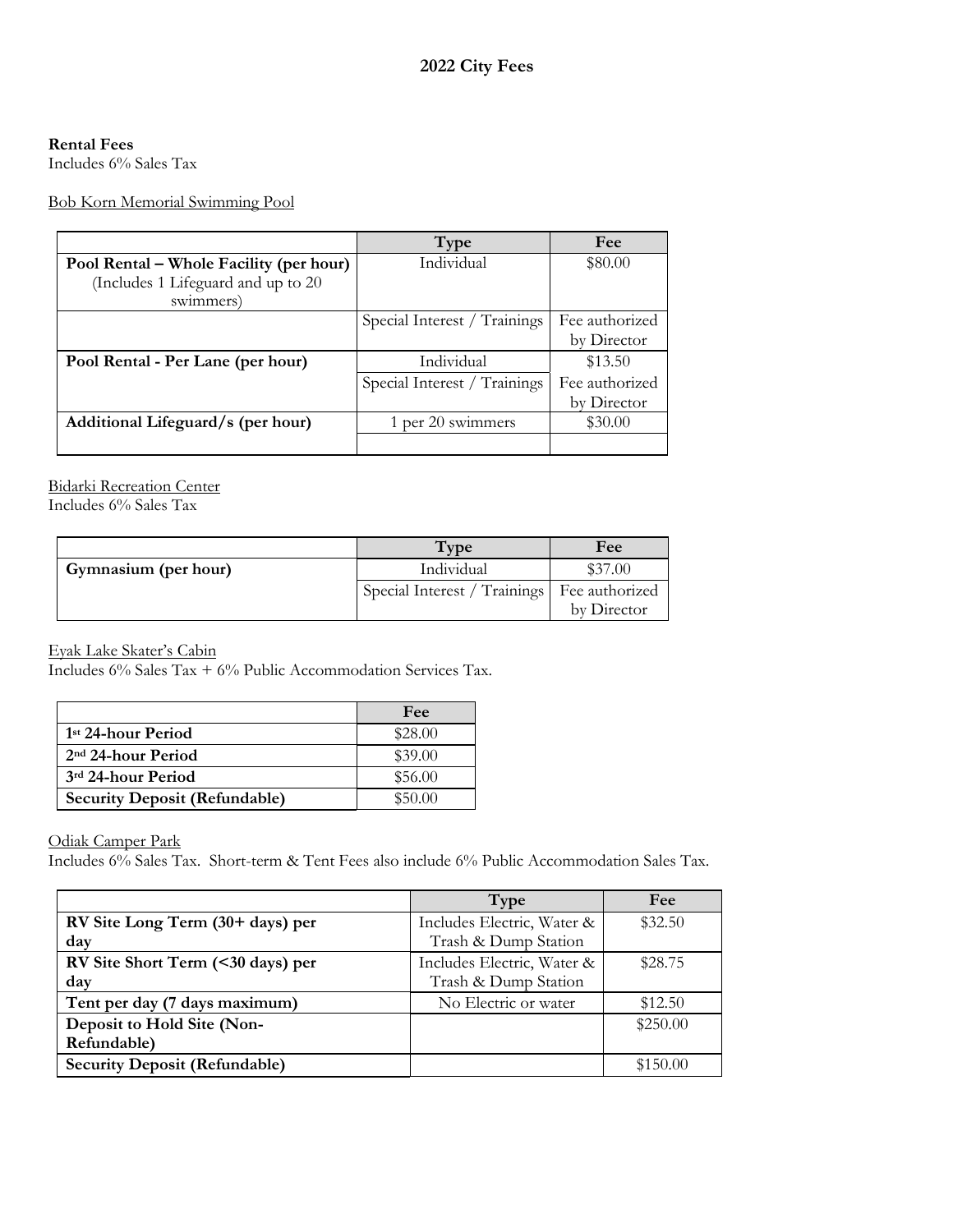## Harbor

| Moorage                                                                                                        |                                   |  |
|----------------------------------------------------------------------------------------------------------------|-----------------------------------|--|
| Vessel                                                                                                         |                                   |  |
|                                                                                                                | \$1.10/ft/day paid in advance     |  |
| Daily, per vessel                                                                                              | \$1.30/ft/day if billed           |  |
| Monthly, per vessel                                                                                            | $$14.70/ft/mol$ .                 |  |
| Annual, per vessel                                                                                             | \$50.40/ft/yr.                    |  |
| Failure to register within 24 hours                                                                            | \$75.00                           |  |
|                                                                                                                |                                   |  |
| Parking                                                                                                        |                                   |  |
| Vehicle Parking (Non-Taxable)                                                                                  | \$30.00 per month                 |  |
| Trailered Vessels parked beyond authorized times                                                               | Daily moorage rate. \$1.30 per ft |  |
| Items pre-staged for shipment for over 6 hours                                                                 | \$1.30 ft./day                    |  |
|                                                                                                                |                                   |  |
| Tideland                                                                                                       |                                   |  |
| Daily, per foot                                                                                                | \$0.90/ft/day                     |  |
| Monthly, per foot                                                                                              | $$6.93/ft/mol$ .                  |  |
| Annual, per foot                                                                                               | \$13.91/ft/yr.                    |  |
| * All slips will be reserved based on over-all length of vessels, including those slips on "L" floats. Moorage |                                   |  |
| rates on "L" floats will be calculated at 75% of current annual moorage rate (only for slips between           |                                   |  |
| approach ramps).                                                                                               |                                   |  |
| Cruise ship and day cruise vessel Lightering                                                                   | \$2.10 per person                 |  |
|                                                                                                                |                                   |  |
| <b>Grid Fees (Per Tide)</b>                                                                                    |                                   |  |
| Vessel Length                                                                                                  |                                   |  |
| $0' - 40'$                                                                                                     | \$.80/ft/tde                      |  |
| $\overline{41'} - 58'$                                                                                         | \$1.05/ft/tde                     |  |
| Over 58'                                                                                                       | \$1.84/ft/tide                    |  |
|                                                                                                                |                                   |  |
| <b>Impound Fees</b>                                                                                            |                                   |  |
| Vessel                                                                                                         | \$1,000.00                        |  |
| Net                                                                                                            | \$300.00                          |  |
| <b>Vessel Storage</b>                                                                                          | \$2.75/ft/day                     |  |
| <b>Service Rates</b>                                                                                           |                                   |  |
|                                                                                                                |                                   |  |
| <b>General Services</b><br>Waitlist                                                                            |                                   |  |
| Pump Rental                                                                                                    | \$25.00/year                      |  |
| Electricity (for rental slips with power supply)                                                               | \$33.35/hr.<br>\$16.00/day        |  |
| Labor & Equipment                                                                                              | \$95.29/hr.                       |  |
| Showers                                                                                                        | \$6.00                            |  |
| Dock Use Fee                                                                                                   | \$2.52/ft/day                     |  |
| Non-harbor user refuse fee                                                                                     |                                   |  |
|                                                                                                                | \$10.00 per 3 bags of trash       |  |
| <b>Staff Time</b>                                                                                              |                                   |  |
| Employee Straight Time                                                                                         |                                   |  |
| <b>Employee Overtime</b>                                                                                       | \$80.00/hr.<br>\$120.00/hr.       |  |
|                                                                                                                |                                   |  |
| Launch Ramps                                                                                                   |                                   |  |
| 2-Week Permit                                                                                                  | \$30.00                           |  |
| Stall Holders                                                                                                  | No charge                         |  |
| Non-Stall Holders                                                                                              | \$100.00/year                     |  |
|                                                                                                                |                                   |  |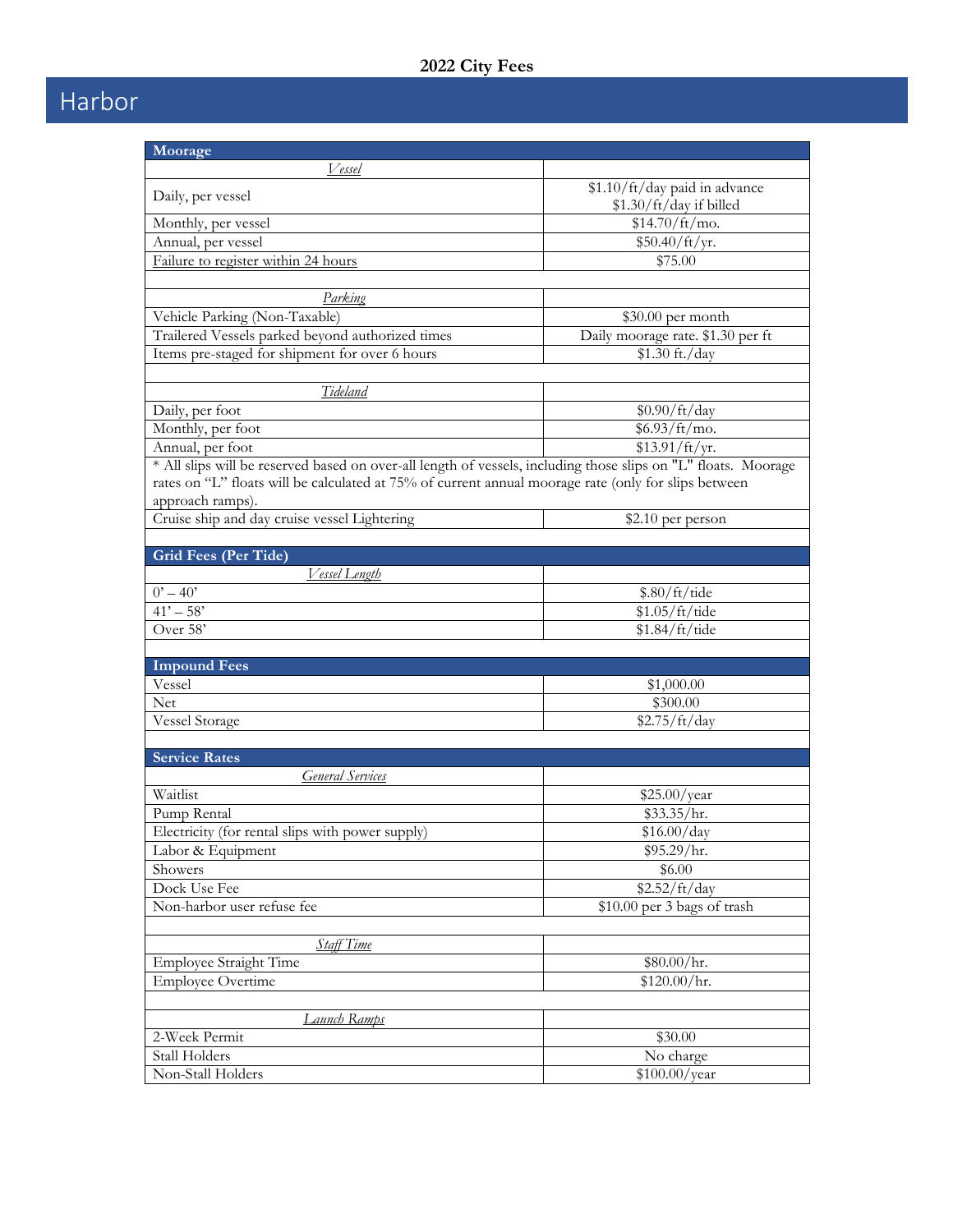| Wharfage & Dockage                                                                                                                                                                                   |                                    |  |
|------------------------------------------------------------------------------------------------------------------------------------------------------------------------------------------------------|------------------------------------|--|
| Wharfage N.O.S. (not otherwise specified)                                                                                                                                                            | \$6.75/ton (non-taxable)           |  |
| \$2.00/ft/day<br>Dockage (Also applies to annual stall holders)                                                                                                                                      |                                    |  |
| Landing crafts will be charged Dockage and Wharfage when using ramps                                                                                                                                 |                                    |  |
|                                                                                                                                                                                                      |                                    |  |
| <b>Vessel Storage</b>                                                                                                                                                                                |                                    |  |
| Up to 12 Months                                                                                                                                                                                      | $$2.75/ft/mol$ .                   |  |
| Over 12 Months                                                                                                                                                                                       | $$11.00/ft/mol$ .                  |  |
|                                                                                                                                                                                                      |                                    |  |
| <b>Service Rates</b>                                                                                                                                                                                 |                                    |  |
| <b>W</b> ater                                                                                                                                                                                        |                                    |  |
| Minimum Water Charge                                                                                                                                                                                 | \$40 (for employee labor)          |  |
| Metered Rate                                                                                                                                                                                         | \$6.00/1000 gallons                |  |
| RV Dump Station                                                                                                                                                                                      | \$5 each or \$25 per season        |  |
| Fuels                                                                                                                                                                                                | Per Barrel                         |  |
| First 50,000 barrels                                                                                                                                                                                 | \$0.17                             |  |
| Second 50,000 barrels                                                                                                                                                                                | \$0.15                             |  |
| Over 100,000 barrels                                                                                                                                                                                 | \$0.14                             |  |
| Additional Per gallon                                                                                                                                                                                | \$0.03                             |  |
|                                                                                                                                                                                                      |                                    |  |
| Used Oil                                                                                                                                                                                             |                                    |  |
| $\leq 100$ gallons                                                                                                                                                                                   | $$95.29/$ man-hour                 |  |
| $> 100$ gallons, suitable for burning                                                                                                                                                                | $$95.29/man-hour$                  |  |
| $> 100$ gallons, unsuitable for burning                                                                                                                                                              | $$47.65/gallon + $95.29/man-hour$  |  |
|                                                                                                                                                                                                      |                                    |  |
| Staff Time                                                                                                                                                                                           |                                    |  |
| Employee Straight Time                                                                                                                                                                               | \$75.60/hr.                        |  |
| <b>Employee Overtime</b>                                                                                                                                                                             | \$113.40/hr.                       |  |
|                                                                                                                                                                                                      |                                    |  |
| Miscellaneous Fees<br>Rate                                                                                                                                                                           |                                    |  |
| <b>Electrical Use</b>                                                                                                                                                                                | \$26.25/day                        |  |
|                                                                                                                                                                                                      | Free up to 2 hours                 |  |
| Washdown                                                                                                                                                                                             | \$72.00/hr. when more than 2 hours |  |
| Maintenance area daily use fee                                                                                                                                                                       | \$16.00                            |  |
|                                                                                                                                                                                                      |                                    |  |
| Travel Lift*                                                                                                                                                                                         |                                    |  |
| Vessel Length                                                                                                                                                                                        | Rate                               |  |
| $0' - 40'$                                                                                                                                                                                           | \$23.00/ft                         |  |
| $41' - 58'$                                                                                                                                                                                          | \$24.00/ft                         |  |
| Over 58'                                                                                                                                                                                             | \$27.00/ft                         |  |
| No-Show Fee**                                                                                                                                                                                        | \$350.00                           |  |
| Inspection Haul***                                                                                                                                                                                   | 60% of Travel Lift round trip rate |  |
| * All rates are per lift or one way. Payment must be paid in advance and for round trip.                                                                                                             |                                    |  |
|                                                                                                                                                                                                      |                                    |  |
| **Boat owner does not show or fails to cancel at least 1 hour before scheduled time. Owner is                                                                                                        |                                    |  |
| charged the minimum fee to cover such things as re-blocking, relocating vessels or labor<br>***Limited to approval and availability. Vessel is hauled out, left in slings over dock for 2 hours, and |                                    |  |
| returned to the water. After 2 hours, vessel is charged \$75.00 per 15 minutes. Unsuccessful haul is                                                                                                 |                                    |  |
| charged 60% round-trip of Travel Lift rate due to vessel configuration and/or weight.                                                                                                                |                                    |  |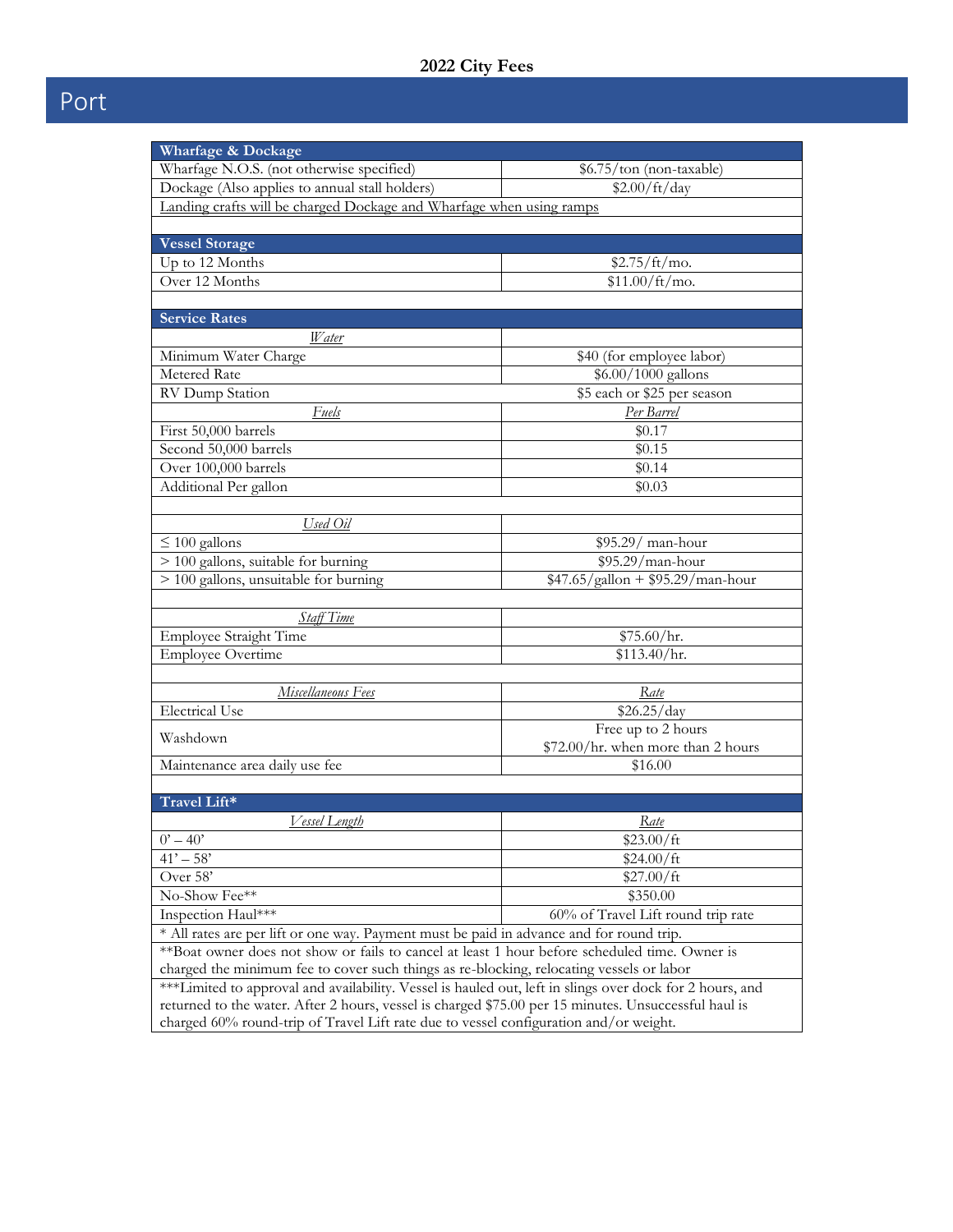# Public Works

| NOTE 1: All equipment includes an operator. 3 hour minimum                                             |             |                              |                  |                     |
|--------------------------------------------------------------------------------------------------------|-------------|------------------------------|------------------|---------------------|
| NOTE 2: Overtime or holiday rates apply outside of regular (straight time) work hours                  |             |                              |                  |                     |
| NOTE 3: Straight time work hours vary but are generally 7:00 AM to 3:30 PM. All rates are per employee |             |                              |                  |                     |
| NOTE 4: All prices subject to 6% sales tax                                                             |             |                              |                  |                     |
|                                                                                                        |             |                              |                  |                     |
| <b>General Services</b>                                                                                |             |                              |                  |                     |
|                                                                                                        | Unit        | <b>Straight Time</b><br>Rate | Overtime<br>Rate | <u>Holiday Rate</u> |
| Removal of Snow from Right of Way                                                                      | Hour        | \$405.17                     | \$607.75         | \$1012.92           |
| Cemetery Plot - Preparation and Covering                                                               | Each        | \$500.00                     | \$750.00         | \$1000.00           |
| Cemetery Plot & Rough Box - Purchase                                                                   | Each        | \$550.00                     |                  | $-$                 |
| Laborer                                                                                                | Hour        | \$87.52                      | \$131.28         | \$218.80            |
|                                                                                                        |             |                              |                  |                     |
| Materials & Equipment                                                                                  |             |                              |                  |                     |
|                                                                                                        | <u>Unit</u> | Rate                         |                  |                     |
| Patching Chip Sealed Roads<br>Minimum charge of 10 square feet                                         | SF          | \$28.94                      |                  | --                  |
| Patching Asphalt Roads<br>Minimum charge of 10 square feet                                             | <b>SF</b>   | \$28.94                      |                  | $-$                 |
| Fill, general                                                                                          | <b>CY</b>   | \$5.79                       |                  | $-$                 |
| Shop Time                                                                                              | Hour        | \$115.76                     | \$173.64         | \$289.40            |
| Heavy Equipment and Operator                                                                           | Hour        | \$405.17                     | \$607.75         | \$1012.92           |
| Small Equipment - Minimum charge of 1 day                                                              | Day         | \$173.65                     | \$260.47         | \$434.12            |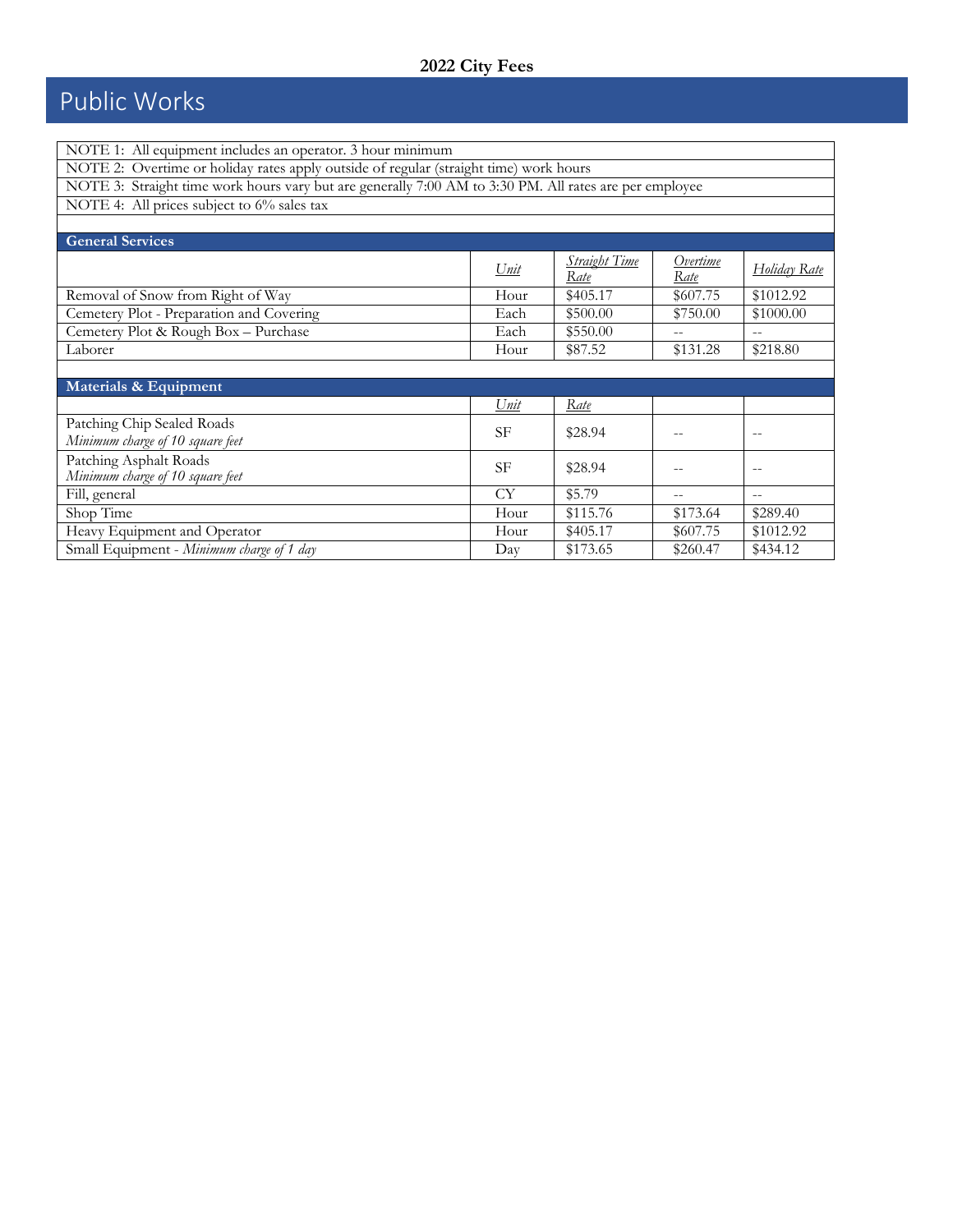# Refuse

| <b>Baler</b>                                                                                                                          |                                                |                                                                                                                                  |              |  |
|---------------------------------------------------------------------------------------------------------------------------------------|------------------------------------------------|----------------------------------------------------------------------------------------------------------------------------------|--------------|--|
| Disposal Fees                                                                                                                         | Unit                                           | Rate                                                                                                                             |              |  |
| Residential & Commercial Refuse                                                                                                       | Cubic Yard                                     | \$7.21                                                                                                                           |              |  |
| Construction & Demolition (C&D) Materials                                                                                             | Cubic Yard                                     | \$11.37                                                                                                                          |              |  |
| Hazardous Materials                                                                                                                   | Gallon                                         | \$10.61                                                                                                                          |              |  |
| Asbestos Materials*                                                                                                                   | Cubic Yard                                     | \$138.65                                                                                                                         |              |  |
| Scrap Metal                                                                                                                           | Cubic Yard                                     | \$20.59                                                                                                                          |              |  |
| Major Household Appliances - per item                                                                                                 |                                                | \$10.26                                                                                                                          |              |  |
| Refrigerators, freezers & other w/ Freon**- per item                                                                                  |                                                | \$61.03                                                                                                                          |              |  |
| *Customer must give 2 weeks advanced noticed and receive approval prior to dumping.                                                   |                                                |                                                                                                                                  |              |  |
| **Certificate of refrigerant removal required to receive Major Household Appliance rate.                                              |                                                |                                                                                                                                  |              |  |
|                                                                                                                                       |                                                |                                                                                                                                  |              |  |
| 17-Mile Landfill                                                                                                                      |                                                |                                                                                                                                  |              |  |
| Vehicles are only accepted at the 17-mile landfill once all fluids, tires and batteries are removed.                                  |                                                |                                                                                                                                  |              |  |
| Vehicle Disposal*                                                                                                                     |                                                | Rate                                                                                                                             |              |  |
| Vehicles & light duty trucks                                                                                                          |                                                | \$57.89                                                                                                                          |              |  |
| Large trucks & equipment                                                                                                              |                                                | \$20.59/cu. yd.                                                                                                                  |              |  |
| Minimum charge of \$628.50                                                                                                            |                                                |                                                                                                                                  |              |  |
| Campers and/or house trailers < 32 feet                                                                                               |                                                | \$229.22                                                                                                                         |              |  |
| Campers, house trailers > 32 feet                                                                                                     |                                                | \$457.09                                                                                                                         |              |  |
| Boat hull                                                                                                                             |                                                | $Cost = estimated labor & equipment (as required to prepare for placement in$<br>landfill) + estimated cubic yardage at C&D rate |              |  |
| * Requires Vehicle Disposal Form and Vehicle Title. Get form from the City of Cordova web site, the City Office or at the Baler. Junk |                                                |                                                                                                                                  |              |  |
| titles can be obtained through DMV.                                                                                                   |                                                |                                                                                                                                  |              |  |
|                                                                                                                                       |                                                |                                                                                                                                  |              |  |
| <b>Refuse Pick-Up Service</b>                                                                                                         |                                                |                                                                                                                                  |              |  |
| Residential (Once/Week)                                                                                                               |                                                | Rate                                                                                                                             |              |  |
| 1-3 containers (35 gallons)                                                                                                           |                                                | \$60.13/month                                                                                                                    |              |  |
| Each additional container                                                                                                             |                                                | \$6.00/each pick-up                                                                                                              |              |  |
| Residence vacant for more than 30 consecutive days                                                                                    |                                                | No charge for the period*                                                                                                        |              |  |
| Self-service at Baler                                                                                                                 |                                                | \$38.92/month                                                                                                                    |              |  |
|                                                                                                                                       |                                                |                                                                                                                                  |              |  |
| Commercial (Once/Week)                                                                                                                |                                                |                                                                                                                                  |              |  |
| 1-3 containers (35 gallons)<br>Each additional container                                                                              |                                                | \$60.13/month                                                                                                                    |              |  |
| *Requires Service Suspension Form. Get form from the City of Cordova web site or City Hall                                            |                                                | \$6.00/each pick-up                                                                                                              |              |  |
|                                                                                                                                       |                                                |                                                                                                                                  |              |  |
|                                                                                                                                       |                                                |                                                                                                                                  |              |  |
| Dumpster Placement, Rental, & Tipping<br><u>NO HAZARDOUS CONTENTS ALLOWED IN DUMPSTERS</u>                                            |                                                |                                                                                                                                  |              |  |
| Do not compact materials in dumpster. Recycling Dumpsters are for cardboard or aluminum only. Contents must be clean and              |                                                |                                                                                                                                  |              |  |
| separated to be eligible for reduced rates.                                                                                           |                                                |                                                                                                                                  |              |  |
| Dumpster Placement or Removal                                                                                                         |                                                | <u>Rate</u>                                                                                                                      |              |  |
| Regular Dumpster (4-8 cubic yard)                                                                                                     | \$66.24                                        |                                                                                                                                  |              |  |
| 20' Enclosed Conex for Recycling                                                                                                      |                                                | \$132.49                                                                                                                         |              |  |
|                                                                                                                                       |                                                |                                                                                                                                  |              |  |
| Dumpster Rental                                                                                                                       |                                                | Rate                                                                                                                             |              |  |
| 4 cubic yard dumpster                                                                                                                 |                                                | \$46.58/month                                                                                                                    |              |  |
| 6 cubic yard dumpster                                                                                                                 |                                                | \$68.34/month                                                                                                                    |              |  |
| 8 cubic yard dumpster                                                                                                                 | \$91.62/month                                  |                                                                                                                                  |              |  |
| 20 cubic yard dumpster - 7 day rental                                                                                                 | \$231.86 (Includes placement and removal fees) |                                                                                                                                  |              |  |
| 20' Enclosed Conex for Recycling                                                                                                      |                                                | \$132.49/month                                                                                                                   |              |  |
|                                                                                                                                       |                                                |                                                                                                                                  |              |  |
| Dumpster Tip                                                                                                                          | Regular Rate                                   | <b>Sunday Rate</b>                                                                                                               | Holiday Rate |  |
| 4 cubic yard dumpster - each                                                                                                          | \$68.34                                        | \$102.51                                                                                                                         | \$170.85     |  |
| 6 cubic yard dumpster - each                                                                                                          | \$104.04                                       | \$156.07                                                                                                                         | \$260.10     |  |
| 8 cubic yard dumpster - each                                                                                                          | \$138.22                                       | \$207.33                                                                                                                         | \$345.55     |  |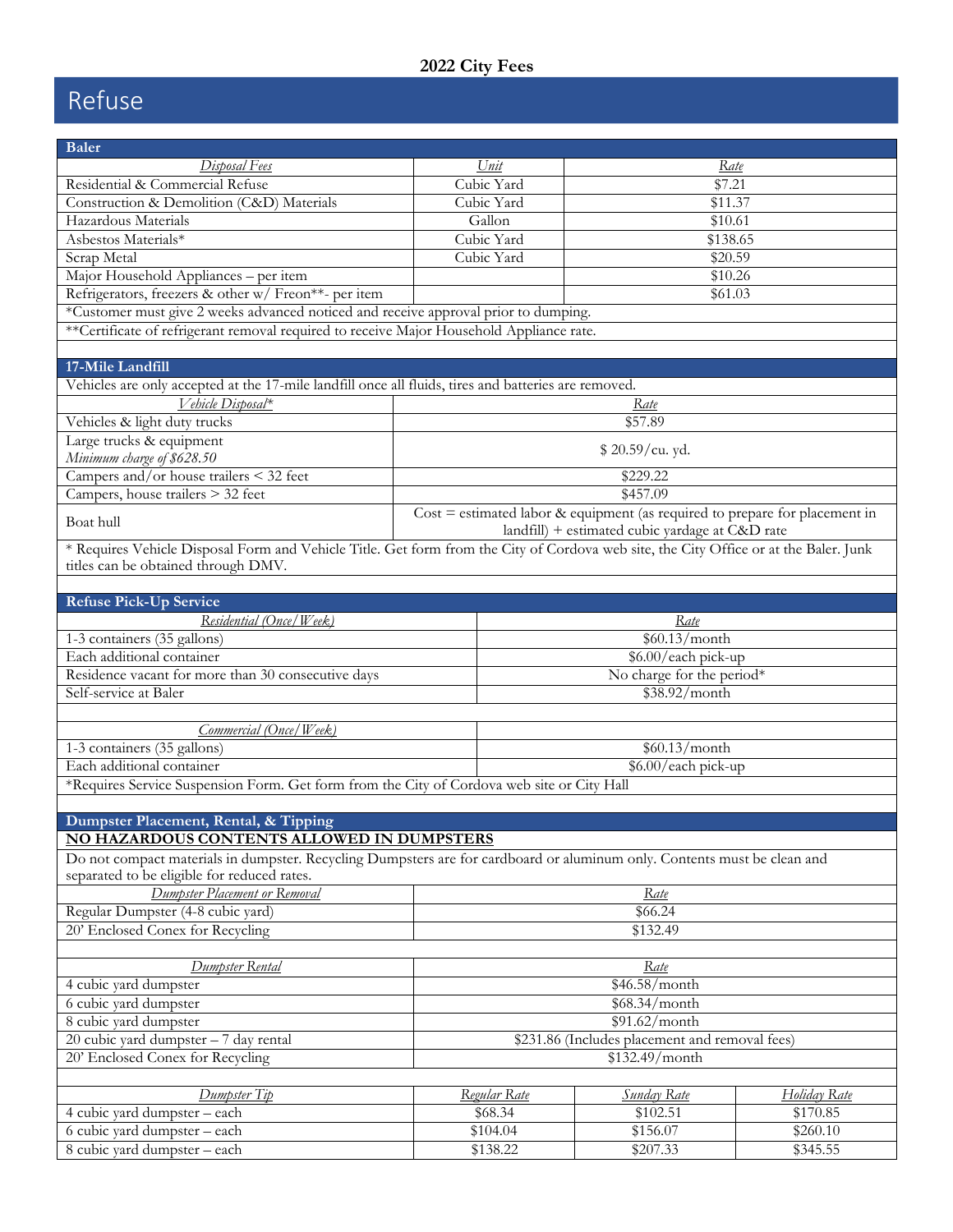| 2022 City Fees |  |  |
|----------------|--|--|
|----------------|--|--|

| 20 cubic vard dumpster - each           | \$300.74                                   | \$751.85 |          |  |
|-----------------------------------------|--------------------------------------------|----------|----------|--|
|                                         |                                            |          |          |  |
| 20' enclosed connex - each              | \$231.86                                   | \$347.79 | \$579.65 |  |
| Additional tip                          | full charge of applicable rate per pick up |          |          |  |
| Removal of compacted dumpster materials | \$231.53                                   |          |          |  |
| Laborer per hour                        | \$87.52                                    | \$131.28 | \$218.80 |  |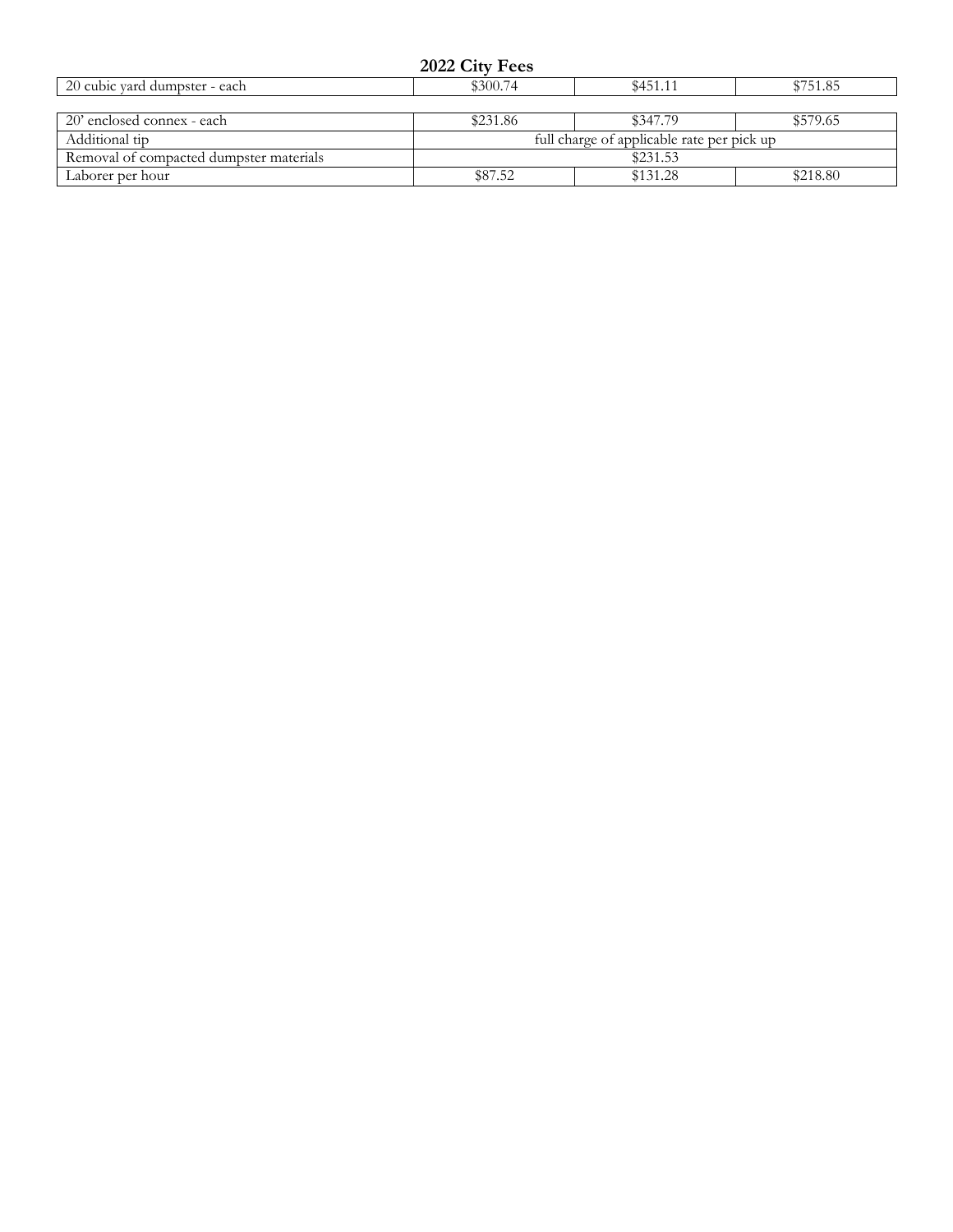## Water

#### **Non-Metered Service**

|                        |                                                     | Monthly fee for water service is thirty-five dollars and ninety-five cents (\$35.95) multiplied by the Equivalent Unit below                                                                                                         |                 |
|------------------------|-----------------------------------------------------|--------------------------------------------------------------------------------------------------------------------------------------------------------------------------------------------------------------------------------------|-----------------|
|                        |                                                     | <b>Equivalent Unit Table</b>                                                                                                                                                                                                         |                 |
|                        |                                                     | Classification                                                                                                                                                                                                                       | Equivalent Unit |
| $\mathbf{1}$           |                                                     | Single-family dwelling                                                                                                                                                                                                               | 1.0             |
| $\sqrt{2}$             |                                                     | Multifamily residence: per dwelling unit                                                                                                                                                                                             | 1.0             |
| 3                      |                                                     | Mobile home park: per rental space in a mobile home park where water is available to a space which is used                                                                                                                           | 1.0             |
| $\overline{4}$         |                                                     | Hotel, B&B or motel with individual bath: per room                                                                                                                                                                                   | .5              |
| 4a                     |                                                     | Hotel, B&B and motel with individual bath and kitchen: per room                                                                                                                                                                      | $\overline{.7}$ |
| 5                      |                                                     | Boarding house or hotel without individual baths: per room or fraction thereof                                                                                                                                                       | $.3\,$          |
| 5a                     |                                                     | Bunkhouse facility with central bath: per bunk                                                                                                                                                                                       | $\cdot$         |
| 6                      |                                                     | Bar or cocktail lounge: for every 25 seats or fraction thereof                                                                                                                                                                       | 1.0             |
| 6a                     |                                                     | Bar with restaurant: for every 25 seats or fraction thereof                                                                                                                                                                          | 2.0             |
| 6 <sub>b</sub>         |                                                     | Restaurants: for every 25 seats or fraction thereof                                                                                                                                                                                  | 1.0             |
| 6c                     |                                                     | Clubs with bar and kitchen: for every 25 seats or fraction thereof                                                                                                                                                                   | 1.0             |
| 6d                     |                                                     | Clubs with kitchen: for every 25 seats or fraction thereof                                                                                                                                                                           | 0.7             |
| $\overline{7}$         |                                                     | Retail store/office: for every 12 plumbing fixture units or fraction thereof                                                                                                                                                         | 1.0             |
| $\,8\,$                | Schools:                                            |                                                                                                                                                                                                                                      |                 |
|                        | (1)                                                 | Public or private high schools or colleges: for each 15 persons or fraction thereof in average daily full-<br>time attendance                                                                                                        | 1.0             |
|                        | (2)                                                 | Public or private elementary schools: for each 25 persons or fraction thereof in average daily attendance                                                                                                                            | 1.0             |
|                        | (3)                                                 | Public or private childcare centers: for each 25 persons or fraction thereof in average daily attendance                                                                                                                             | 1.0             |
|                        |                                                     | Average daily attendance shall be based on annual attendance. Persons as used in this section include<br>students, teachers and all school staff and administration.                                                                 |                 |
| 9                      |                                                     | Theater or auditorium: for each 100 seats or fraction thereof                                                                                                                                                                        | 1.0             |
| 10                     |                                                     | Churches: for each church                                                                                                                                                                                                            | 1.0             |
| 10a                    | Churches with meeting rooms: for each church<br>1.5 |                                                                                                                                                                                                                                      |                 |
|                        |                                                     | Laundromats/self-service laundry: per washing machine in a commercial laundromat/self-service laundry or in                                                                                                                          |                 |
| 11                     |                                                     | any other washing facility, the use of which is not strictly limited to occupants of a residential building or                                                                                                                       | 0.5             |
|                        |                                                     | mobile home park in which the facility is located                                                                                                                                                                                    |                 |
| 12                     |                                                     | Hospital, rest home, convalescent home: for each bed                                                                                                                                                                                 | 0.3             |
| 13                     |                                                     | Gasoline service station or repair garage                                                                                                                                                                                            | 1.0             |
| 14                     |                                                     | Carwash, self-service: per stall                                                                                                                                                                                                     | 1.0             |
| 15                     |                                                     | Public restrooms and showers: for 12 plumbing fixture units or fraction thereof                                                                                                                                                      | 1.0             |
| 16                     |                                                     | Port: per 1,000 gallons                                                                                                                                                                                                              | 1.0             |
| 17                     |                                                     | Fire hydrants, per hydrant                                                                                                                                                                                                           | 0.5             |
| 18                     |                                                     | Combined uses: where more than use is served by a single connection the rate for service shall be based on the sum of the<br>equivalent unit amounts for each of the individual uses.                                                |                 |
| 19                     |                                                     | City Manager shall determine the equivalent unit amount for a use that is not listed above, based on the equivalent unit amount<br>for the listed use that the City Manager determines to be most similar in quantity of water used. |                 |
| 20                     |                                                     | Where the equivalent unit amount depends on the number of seats in a use, that number shall be determined by reference to<br>occupancy load for the use in the most recently adopted Uniform Building Code.                          |                 |
| 21                     |                                                     | All industrial uses shall be metered and charged according to Section 14.08.020                                                                                                                                                      |                 |
|                        |                                                     |                                                                                                                                                                                                                                      |                 |
|                        |                                                     | Use the following schedule to determine flat rate for non-metered water service to the following use Classifications                                                                                                                 |                 |
|                        |                                                     | Use Classification<br><b>Basis for Charge</b>                                                                                                                                                                                        |                 |
|                        |                                                     | Small boat harbor: per hydrant<br>\$1.21 per stall                                                                                                                                                                                   |                 |
|                        |                                                     | Special user (ship moored to a dock temporarily or bulk water purchaser)<br>\$142.08/day                                                                                                                                             |                 |
|                        |                                                     |                                                                                                                                                                                                                                      |                 |
| <b>Metered Service</b> |                                                     |                                                                                                                                                                                                                                      |                 |
|                        |                                                     | Monthly rate for water service to facility that is metered shall be the sum of: (Production fee equal to the product of the number of                                                                                                |                 |
|                        |                                                     | thousands of gallons of water used multiplied by the rate per gallon assigned to the use classification of the facility in the Production                                                                                            |                 |
|                        |                                                     | Charge Table) + (Monthly demand charge determined in the demand table)                                                                                                                                                               |                 |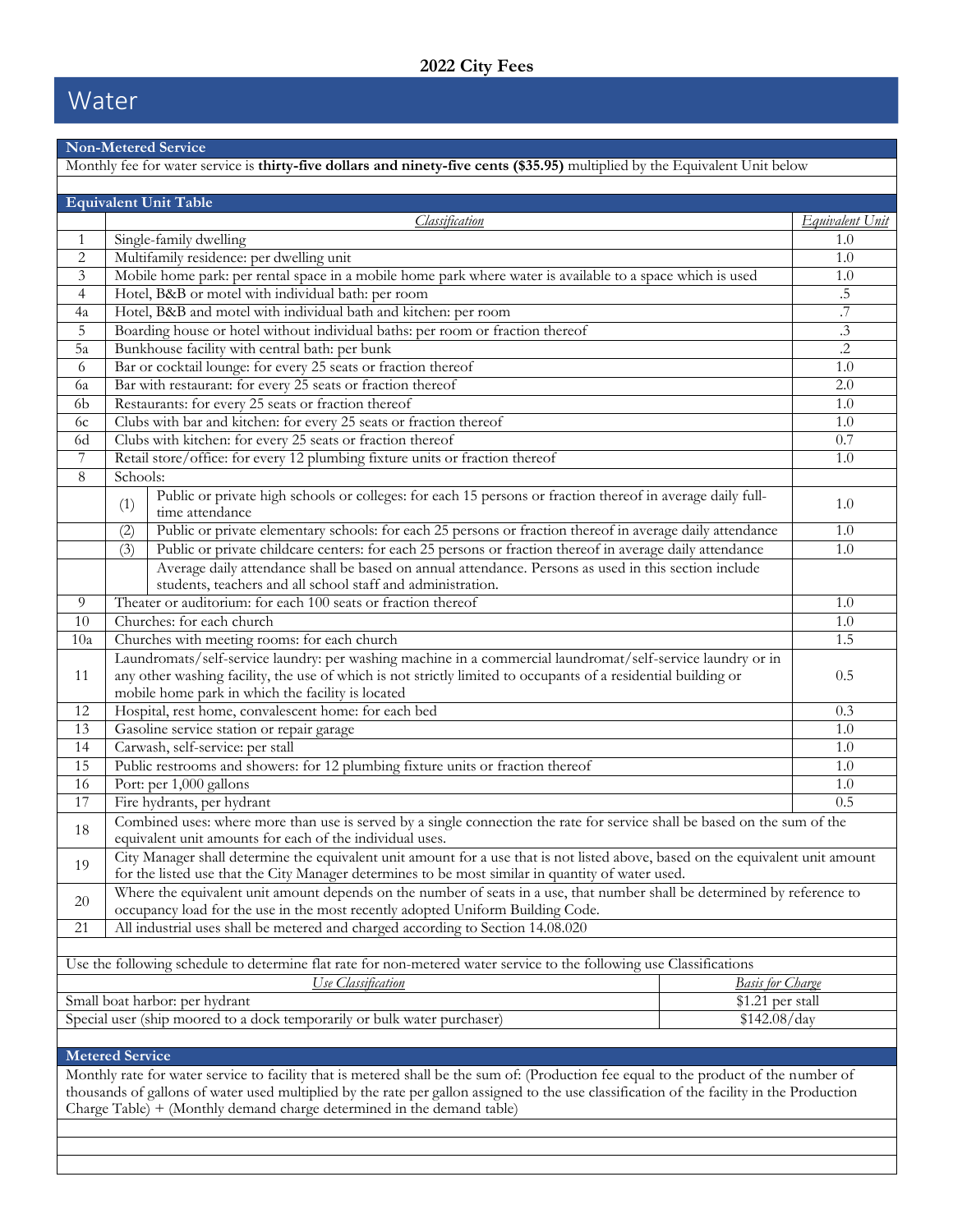| <b>Production Charge Table</b>                                                                                                    |                                                             |                                  |                         |                      |                          |                      |  |
|-----------------------------------------------------------------------------------------------------------------------------------|-------------------------------------------------------------|----------------------------------|-------------------------|----------------------|--------------------------|----------------------|--|
| Use Classification                                                                                                                |                                                             |                                  |                         |                      | <b>Production Charge</b> |                      |  |
|                                                                                                                                   |                                                             |                                  |                         |                      |                          |                      |  |
| Heavy industrial                                                                                                                  |                                                             |                                  |                         |                      | $$1.94/1,000$ gallons    |                      |  |
| Residential and light industrial                                                                                                  |                                                             |                                  |                         |                      | \$4.36/1,000 gallons     |                      |  |
| Special user (ship moored to a dock temporarily or bulk water purchaser)                                                          |                                                             |                                  |                         |                      | \$4.28/1,000 gallons     |                      |  |
|                                                                                                                                   |                                                             |                                  |                         |                      |                          |                      |  |
| <b>Monthly Demand Charge Table</b>                                                                                                |                                                             |                                  |                         |                      |                          |                      |  |
| <b>Service Line Size</b>                                                                                                          |                                                             |                                  |                         |                      | Charge                   |                      |  |
| 1"                                                                                                                                |                                                             | \$35.95                          |                         |                      |                          |                      |  |
| Larger than 1" and less than 2"                                                                                                   |                                                             | \$45.45                          |                         |                      |                          |                      |  |
| 2"                                                                                                                                |                                                             |                                  |                         |                      | \$52.56                  |                      |  |
| Larger than 2" and less than 4"                                                                                                   |                                                             |                                  |                         |                      | \$85.24                  |                      |  |
| 4"                                                                                                                                |                                                             |                                  |                         |                      | \$113.65                 |                      |  |
| Larger than 4"                                                                                                                    |                                                             |                                  |                         |                      | \$244.35                 |                      |  |
|                                                                                                                                   |                                                             |                                  |                         |                      |                          |                      |  |
| <b>Water Connection</b>                                                                                                           |                                                             |                                  |                         |                      |                          |                      |  |
| The fee for connecting to the city water system is based on line size of the use that is served:                                  |                                                             |                                  |                         |                      |                          |                      |  |
| <b>Service Line Size</b><br>1"                                                                                                    |                                                             | Residential Charge               |                         |                      | Nonresidential Charge    |                      |  |
| Larger than 1" less than 2"                                                                                                       |                                                             | $\overline{$121.55}$<br>\$182.33 |                         | \$243.10             |                          |                      |  |
| 2"                                                                                                                                |                                                             | $\sqrt{$243.11}$                 |                         | \$364.66<br>\$486.22 |                          |                      |  |
| Larger than 2" less than 4"                                                                                                       |                                                             | \$486.20                         |                         | \$972.40             |                          |                      |  |
| 4"                                                                                                                                |                                                             | \$729.31                         |                         | \$1,458.62           |                          |                      |  |
| Larger than 4"                                                                                                                    |                                                             | \$972.41                         | \$1,944.82              |                      |                          |                      |  |
| Expansion*                                                                                                                        |                                                             | \$251.61                         |                         |                      | \$503.22                 |                      |  |
| *Expansion Fee is charged when expanding the use of an existing non-metered water connection. It is determined by multiplying the |                                                             |                                  |                         |                      |                          |                      |  |
| applicable charge (residential or non-residential) by the equivalent units in the equivalent unit table above.                    |                                                             |                                  |                         |                      |                          |                      |  |
|                                                                                                                                   |                                                             |                                  |                         |                      |                          |                      |  |
| <b>Service Rates</b>                                                                                                              |                                                             |                                  |                         |                      |                          |                      |  |
| <b>General Services</b>                                                                                                           |                                                             | Unit                             | <b>Strait Time Rate</b> |                      | Overtime Rate            | Holiday Rate         |  |
| Water Turn On or Off                                                                                                              |                                                             | Each                             | \$60.78                 |                      | \$91.17                  | \$151.95             |  |
| (free to year-round customers)                                                                                                    |                                                             | Each                             |                         |                      |                          |                      |  |
|                                                                                                                                   | Water Sample Testing - Coli Forms                           |                                  | \$69.28                 |                      | \$103.92                 | $\overline{$173.20}$ |  |
|                                                                                                                                   | Water & sewer line locates per Utility Coordination Council |                                  |                         |                      |                          |                      |  |
| Request procedure<br>(2 business days' notice)                                                                                    |                                                             | Each                             | No Charge               |                      | $-\,-$                   | $-$                  |  |
| Emergency water & sewer locate                                                                                                    |                                                             |                                  |                         |                      |                          |                      |  |
| (less than 2 business days' notice)                                                                                               |                                                             | Hour                             | \$87.52                 |                      | \$131.28                 | \$218.80             |  |
| Shut-off Notices (delivered for non-payment)                                                                                      |                                                             | Each                             | \$28.94                 |                      |                          |                      |  |
| Laborer                                                                                                                           |                                                             | Hour                             | \$87.52                 |                      | \$131.28                 | \$218.80             |  |
| <b>HDPE</b> Welder                                                                                                                |                                                             |                                  |                         |                      |                          |                      |  |
| Minimum charge of 1 day                                                                                                           |                                                             | Day                              | \$173.65                |                      | \$260.47                 | \$434.12             |  |
| Double Check Backflow Preventer*                                                                                                  |                                                             | Day                              | \$60.78                 |                      | \$91.17                  | \$151.95             |  |
| *Must be installed & removed by City staff daily                                                                                  |                                                             |                                  |                         |                      |                          |                      |  |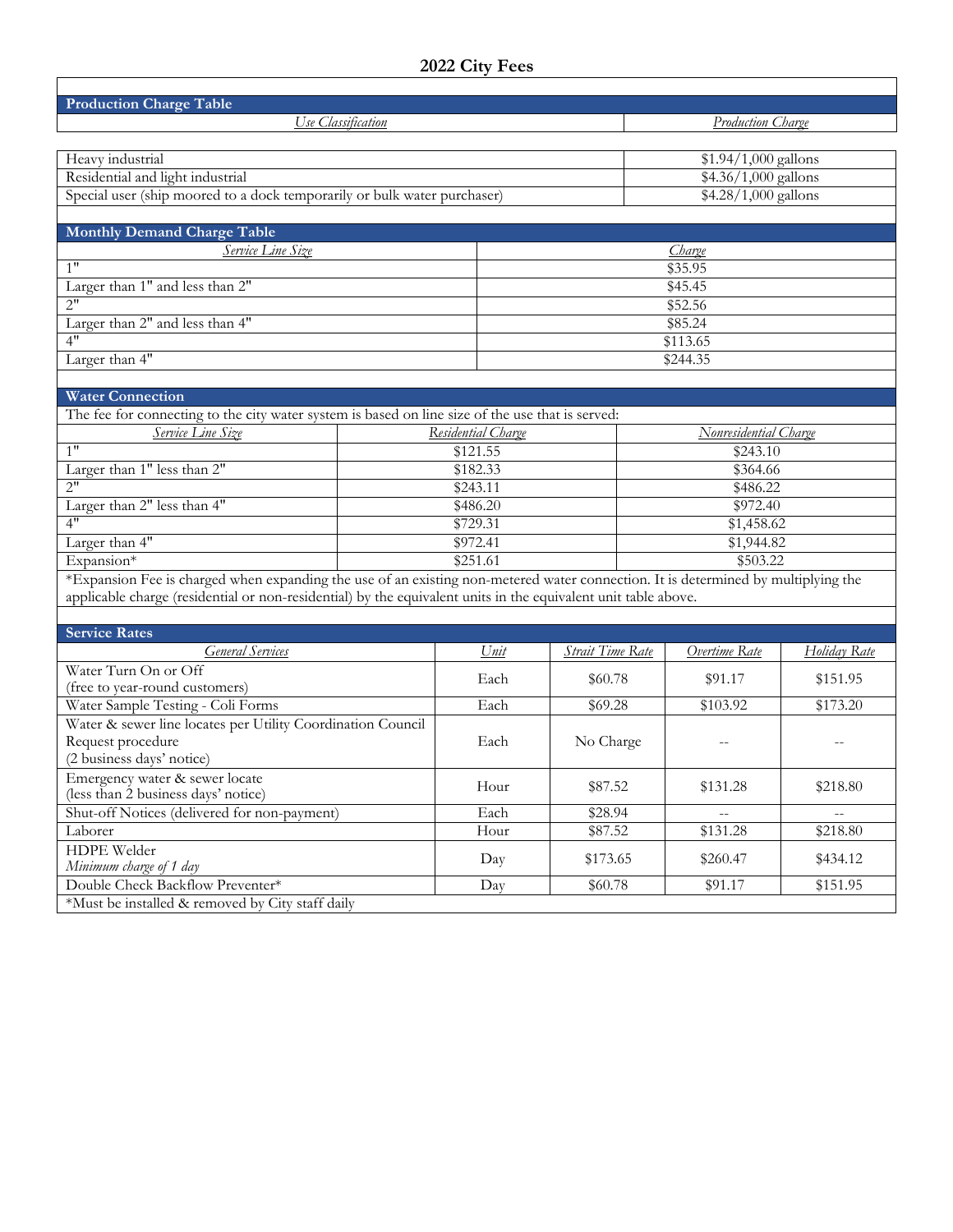### Sewer

| Rates                          |                                                                                                                 |                                                                                                                                                                                                                                                                                                      |                       |                                  |  |
|--------------------------------|-----------------------------------------------------------------------------------------------------------------|------------------------------------------------------------------------------------------------------------------------------------------------------------------------------------------------------------------------------------------------------------------------------------------------------|-----------------------|----------------------------------|--|
|                                |                                                                                                                 | Monthly fee for Residential sewer service is Fifty-nine dollars and forty-eight cents (\$59.48) multiplied by the equivalent unit in<br>table below. Residential equivalent units are identified with an R.                                                                                          |                       |                                  |  |
|                                |                                                                                                                 | The monthly fee for Commercial sewer service is Seventy-one dollars and twenty cents (\$71.20) multiplied by the equivalent unit in                                                                                                                                                                  |                       |                                  |  |
|                                |                                                                                                                 | table below. Commercial equivalent units are identified with a C.                                                                                                                                                                                                                                    |                       |                                  |  |
|                                |                                                                                                                 | The monthly fee for Industrial sewer service is One hundred twenty-five dollars and eighteen cents (\$125.18) multiplied by<br>the equivalent unit in table below. Industrial equivalent units are identified with an I.                                                                             |                       |                                  |  |
|                                |                                                                                                                 |                                                                                                                                                                                                                                                                                                      |                       |                                  |  |
|                                |                                                                                                                 | <b>Equivalent Unit Table</b>                                                                                                                                                                                                                                                                         |                       |                                  |  |
|                                |                                                                                                                 | <i><u><b>Classification</b></u></i>                                                                                                                                                                                                                                                                  |                       | <i>Equivalent Unit</i>           |  |
| $\mathbf{1}$<br>$\overline{c}$ |                                                                                                                 | Single-family dwelling<br>Multifamily residence: per dwelling unit                                                                                                                                                                                                                                   |                       | $1.0 \times R$<br>$1.0 \times R$ |  |
| $\mathfrak{Z}$                 |                                                                                                                 | Mobile home park: per rental space in a mobile home park where water is available to a space which is used                                                                                                                                                                                           |                       | $1.0 \times R$                   |  |
| $\overline{4}$                 |                                                                                                                 | Hotel, B&B or motel with individual bath: per room                                                                                                                                                                                                                                                   |                       | $0.3 \times C$                   |  |
| 4a                             |                                                                                                                 | Hotel, B&B and motel with individual bath and kitchen: per room                                                                                                                                                                                                                                      |                       | $0.7$ x $\mathrm{C}$             |  |
| 5                              |                                                                                                                 | Boarding house or hotel without individual baths: per room or fraction thereof                                                                                                                                                                                                                       |                       | $0.3 \times C$                   |  |
| 5a                             |                                                                                                                 | Bunkhouse facility with central bath: per bunk                                                                                                                                                                                                                                                       |                       | $0.3 \times C$                   |  |
| 6                              |                                                                                                                 | Bar or cocktail lounge: for every 25 seats or fraction thereof                                                                                                                                                                                                                                       |                       | $1.0 \times C$                   |  |
| 6a                             |                                                                                                                 | Bar with restaurant: for every 25 seats or fraction thereof                                                                                                                                                                                                                                          |                       | $2.0 \times C$                   |  |
| 6 <sub>b</sub>                 |                                                                                                                 | Restaurants: for every 25 seats or fraction thereof                                                                                                                                                                                                                                                  |                       | $1.0 \times C$                   |  |
| 6c                             |                                                                                                                 | Clubs with bar and kitchen: for every 25 seats or fraction thereof                                                                                                                                                                                                                                   |                       | $1.0 \times C$                   |  |
| 6d                             |                                                                                                                 | Clubs with kitchen: for every 25 seats or fraction thereof                                                                                                                                                                                                                                           |                       | $0.7$ x C                        |  |
| $\overline{7}$                 |                                                                                                                 | Retail store, office: for every 12 plumbing fixture units or fraction thereof                                                                                                                                                                                                                        |                       | $1.0 \times C$                   |  |
| 8                              | Schools:                                                                                                        |                                                                                                                                                                                                                                                                                                      |                       |                                  |  |
|                                | (1)                                                                                                             | Public or private high schools or colleges: for each 15 persons or fraction thereof in average daily full-<br>time attendance                                                                                                                                                                        |                       | $1.0 \times R$                   |  |
|                                | (2)                                                                                                             | Public or private elementary schools: for each 25 persons or fraction thereof in average daily attendance                                                                                                                                                                                            |                       | $1.0 \times R$                   |  |
|                                | Public or private childcare centers: for each 25 persons or fraction thereof in average daily attendance<br>(3) |                                                                                                                                                                                                                                                                                                      |                       | $1.0 \times R$                   |  |
|                                |                                                                                                                 | Average daily attendance shall be based on annual attendance. Persons as used in this section include<br>students, teachers and all school staff and administration.                                                                                                                                 |                       |                                  |  |
| 9                              | Theater or auditorium: for each 100 seats or fraction thereof<br>$1.0 \times C$                                 |                                                                                                                                                                                                                                                                                                      |                       |                                  |  |
| 10                             | Churches: for each church<br>$1.0 \times C$                                                                     |                                                                                                                                                                                                                                                                                                      |                       |                                  |  |
| 10a                            | Churches with meeting rooms: for each church                                                                    |                                                                                                                                                                                                                                                                                                      |                       | $0.5$ x $\mathrm{C}$             |  |
| 11                             |                                                                                                                 | Laundromats or self-service laundry: for each washing machine in a commercial laundromat or self-service<br>laundry or in any other washing facility, the use of which is not strictly limited to occupants of a residential<br>building, or mobile home park in or on which the facility is located |                       | $0.3 \times C$                   |  |
| 12                             |                                                                                                                 | Hospital, rest home, convalescent home: for each bed                                                                                                                                                                                                                                                 |                       | $1.0 \times C$                   |  |
| 13                             |                                                                                                                 | Gasoline service station or repair garage                                                                                                                                                                                                                                                            |                       | $1.0 \times C$                   |  |
| 14                             |                                                                                                                 | Carwash, self-service: per stall                                                                                                                                                                                                                                                                     |                       | $1.0 \times C$                   |  |
| 15                             |                                                                                                                 | Public restrooms and showers: for 12 plumbing fixture units or fraction thereof                                                                                                                                                                                                                      |                       | $1.0 \times C$                   |  |
| 16                             |                                                                                                                 | Combined uses: where more than use is served by a single connection the rate for service shall be based on the sum of the<br>equivalent unit amounts for each of the individual uses.                                                                                                                |                       |                                  |  |
|                                |                                                                                                                 | The City Manager shall determine the equivalent unit amount for a use that is not listed above, based on the equivalent unit                                                                                                                                                                         |                       |                                  |  |
| 17                             |                                                                                                                 | amount for the listed use that the City Manager determines to be most similar in quantity of water used.                                                                                                                                                                                             |                       |                                  |  |
| 18                             |                                                                                                                 | Where the equivalent unit amount depends on the number of seats in a use, that number shall be determined by reference to<br>occupancy load for the use in the most recently adopted Uniform Building Code.                                                                                          |                       |                                  |  |
| 19                             |                                                                                                                 | Processing facility per office                                                                                                                                                                                                                                                                       |                       | $1.0 \times I$                   |  |
|                                |                                                                                                                 | Sewer Connection & Septic Dumping                                                                                                                                                                                                                                                                    |                       |                                  |  |
|                                |                                                                                                                 | The fee for connecting to the city sewer system is based on the line size of the use that is served, as follows:                                                                                                                                                                                     |                       |                                  |  |
|                                |                                                                                                                 | Service Line Size<br>Residential Charge                                                                                                                                                                                                                                                              | Nonresidential Charge |                                  |  |
| 4"                             |                                                                                                                 | \$894.13                                                                                                                                                                                                                                                                                             | \$1,788.26            |                                  |  |
|                                | Larger than 4"                                                                                                  | \$1,221.82                                                                                                                                                                                                                                                                                           | \$2,443.64            |                                  |  |
|                                | Expansion fee*                                                                                                  | \$331.41                                                                                                                                                                                                                                                                                             | \$662.82              |                                  |  |
|                                |                                                                                                                 | \$114.57<br>Septic Tank Dump**, ***                                                                                                                                                                                                                                                                  | \$504.02              |                                  |  |
|                                |                                                                                                                 | *Fee for expanding the use of an existing sewer service shall be determined by multiplying the applicable charge below by the number of                                                                                                                                                              |                       |                                  |  |
|                                |                                                                                                                 | equivalent units in the equivalent unit table above.                                                                                                                                                                                                                                                 |                       |                                  |  |
|                                |                                                                                                                 | **The fee for portable toilet contents disposal is \$57.75 per dump                                                                                                                                                                                                                                  |                       |                                  |  |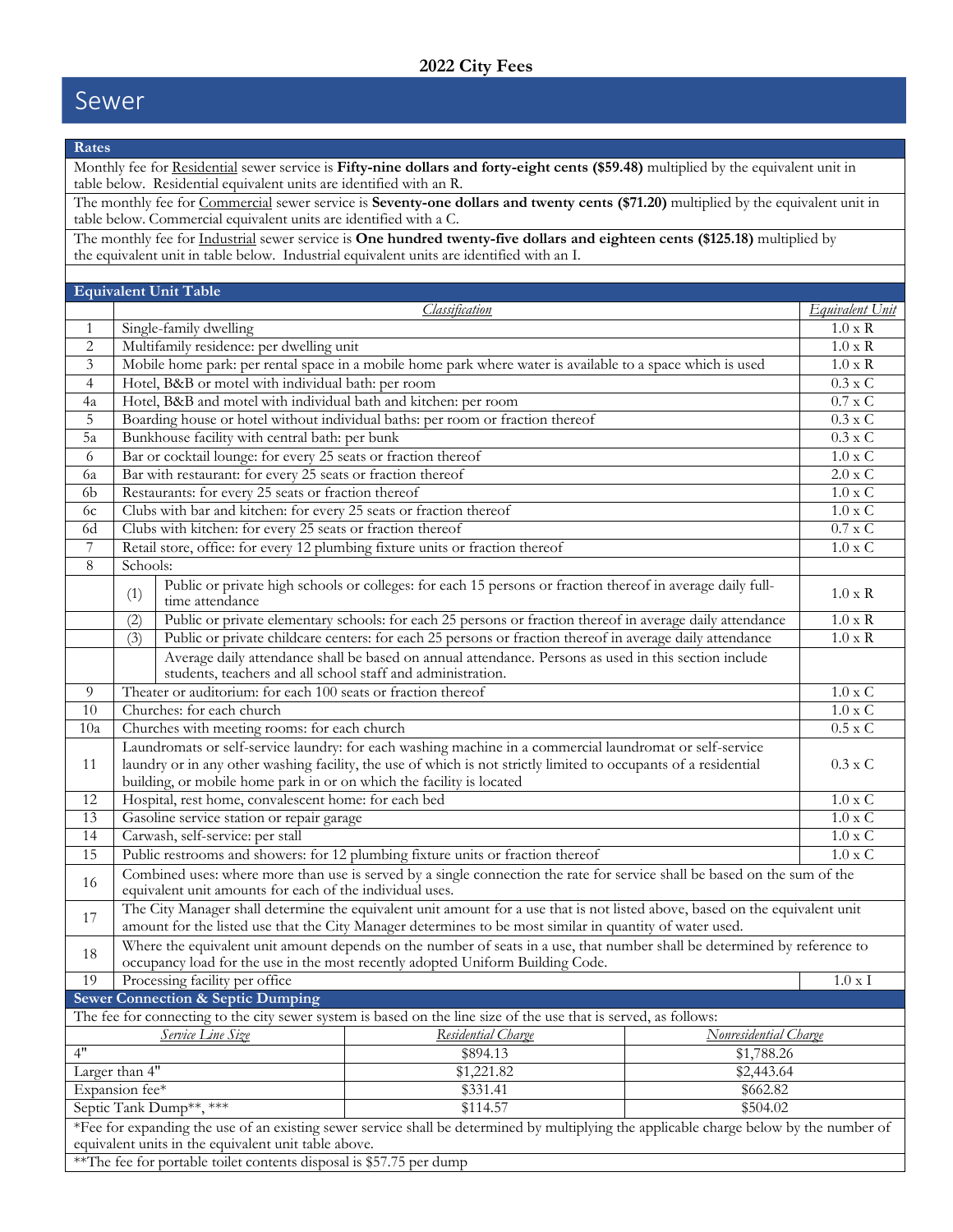| ***The fee for dump station use is \$23.10 per dump                                                           |      |                         |               |              |  |
|---------------------------------------------------------------------------------------------------------------|------|-------------------------|---------------|--------------|--|
| <b>Service Rates</b>                                                                                          |      |                         |               |              |  |
| Services                                                                                                      | Unit | <b>Strait Time Rate</b> | Overtime Rate | Holiday Rate |  |
| Water & sewer line locates per Utility Coordination<br>Council Request procedure<br>(2 business days' notice) | Each | No Charge               |               |              |  |
| Emergency water & sewer locate<br>(less than 2 business days' notice)                                         | Hour | \$87.52                 | \$131.28      | \$218.80     |  |
| Laborer                                                                                                       | Hour | \$87.52                 | \$131.28      | \$218.80     |  |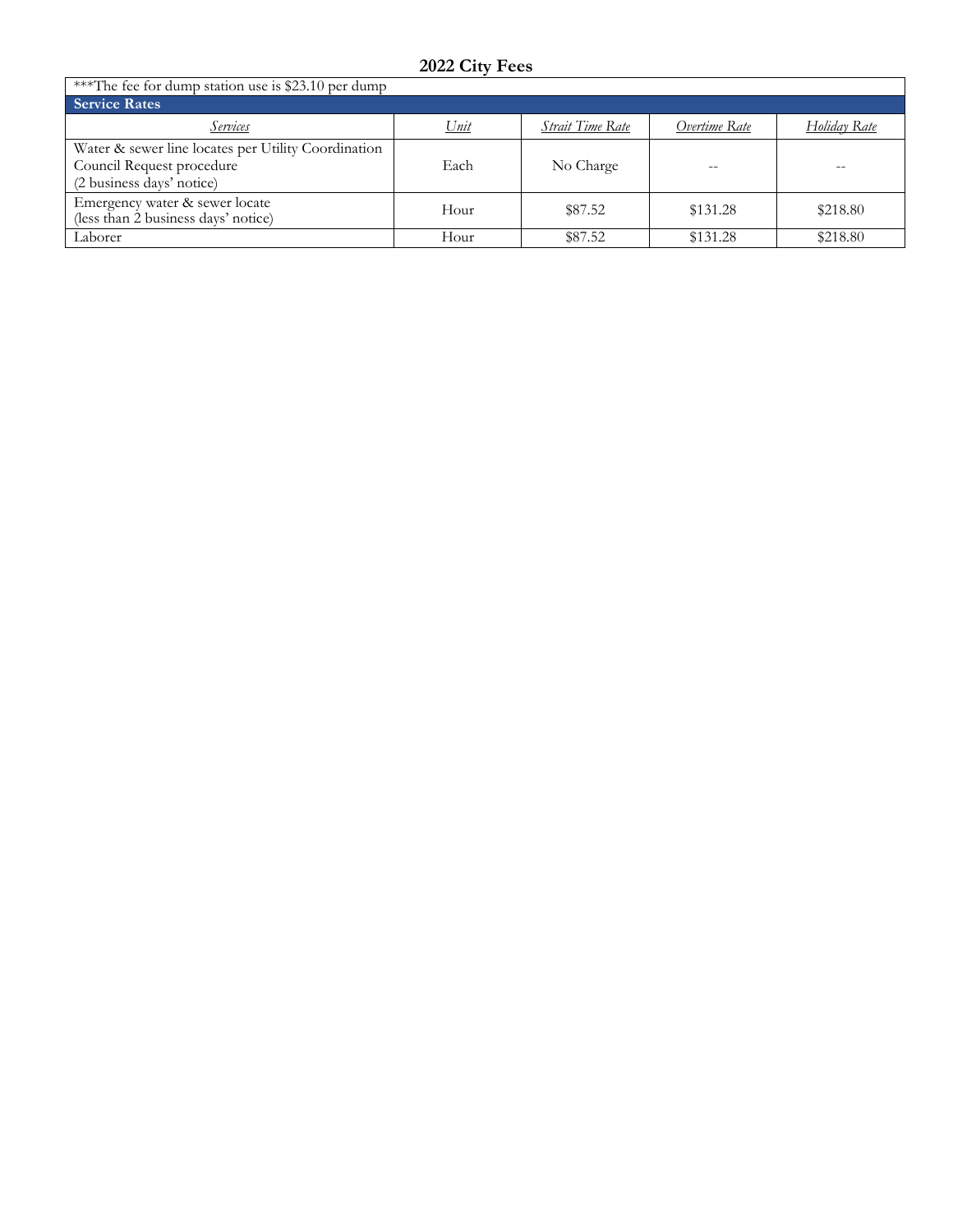## Cordova Center

| Room & Service Rental Rates, Seating Capacity |                    |                      |                             |                              |  |
|-----------------------------------------------|--------------------|----------------------|-----------------------------|------------------------------|--|
| Room Rental                                   | Hourly Local       | Hourly Regular       | Minimum Booking<br>Duration | Capacity                     |  |
| <b>Entire Facility</b>                        | \$400.00           | \$800.00             | 8                           | 964                          |  |
| Theater Complex                               | \$50.00            | \$100.00             | $\overline{4}$              | 200                          |  |
| Auditorium                                    | \$50.00            | $\overline{$100.00}$ | Flat Fee                    | 200                          |  |
| Community Room A                              | \$20.00            | \$40.00              | 4                           | 60                           |  |
| Community Room B                              | \$10.00            | \$20.00              | $\overline{4}$              | 25                           |  |
| Community Room A & B                          | \$40.00            | \$80.00              | $\overline{4}$              | 100                          |  |
| <b>Education Room</b>                         | \$15.00            | \$30.00              | $\overline{c}$              | 40                           |  |
| Project Room                                  | \$10.00            | \$20.00              | $\mathbf{1}$                | 15                           |  |
| Mayors Conference Room                        | \$15.00            | \$30.00              | $\mathbf{1}$                | 15                           |  |
| Atrium (2nd floor)                            | \$40.00            | \$80.00              | $\overline{4}$              | 75                           |  |
| Atrium (3rd floor)                            | N/A                | N/A                  | $\overline{4}$              | 40                           |  |
| Copper River Gallery                          | \$30.00            | \$60.00              | $\overline{4}$              | 40                           |  |
| Library Fireplace Nook                        | \$15.00            | \$30.00              | $\sqrt{2}$                  | 12                           |  |
| Kitchen                                       | \$25.00            | \$50.00              | $\overline{4}$              |                              |  |
|                                               |                    |                      |                             |                              |  |
| Service Rental                                | Daily Rate         | Daily Rate           |                             |                              |  |
| Theatre Production Fee                        | \$100.00           | \$200.00             |                             | > than 4 man hrs             |  |
| Dance Production Fee                          | \$100.00           | \$200.00             |                             | > than 4 man hrs             |  |
| Dress Rehearsal Fee                           | \$75.00            | \$150.00             |                             | Require full lighting        |  |
| Clean Up Fee                                  | \$50.00            | \$100.00             |                             | # per person needed          |  |
| Covid Mitigation Fee                          | \$15.00            | \$15.00              |                             | # per person needed          |  |
| Set Up Fee                                    | \$50.00            | \$100.00             |                             | # per person needed          |  |
| Coffee/Water Service                          | \$25.00            | \$50.00              |                             | Per day                      |  |
| AV Technician Fee                             | \$75.00            | \$150.00             |                             | If CC crew required          |  |
| Ushers                                        | \$75.00            | \$150.00             | Per usher, CC trained       |                              |  |
| Advanced Set Up Fee                           | \$50.00            | \$100.00             | See details below           |                              |  |
| <b>Advance Decorating</b>                     | \$50.00            | \$50.00              | See details below           |                              |  |
| Damage Fee                                    | Minimum - \$75.00  | Minimum - \$75.00    | See details below           |                              |  |
|                                               |                    |                      |                             |                              |  |
| Equipment Rental                              | Daily Rate         | Daily Rate           |                             |                              |  |
| Laptop                                        | \$15.00            | \$30.00              |                             | Provided By CC               |  |
| Wireless Handheld Mic                         | \$2.00             | \$4.00               |                             | Per mic                      |  |
| Wireless Headset Mic                          | \$2.00             | \$4.00               |                             | Per mic                      |  |
| Polycom Equipment                             | \$5.00             | \$10.00              |                             | MCR/ED/CAB/2 Units           |  |
| In Room Teleconference                        | \$5.00             | \$10.00              |                             | MCR/ED/CAB                   |  |
| Marley Floor Install/Uninstall                | \$125.00           | \$250.00             |                             | Must be installed by CC Crew |  |
| Logitech Wireless Pointer                     | \$1.00             | \$2.00               |                             | $3 - CC$                     |  |
| Wired Handheld Mic                            | \$2.00             | \$4.00               |                             | $10 - CC$                    |  |
| Wired Table Mic                               | \$0                | \$0                  |                             | Included Room B (12)         |  |
| RF Assisted Listening Device                  | \$0                | \$0                  |                             | Theatre/CAB                  |  |
| Di Converter for Music                        | $\overline{$}1.00$ | \$2.00               |                             | $3 - CC$                     |  |
| Projector                                     | \$0                | \$0                  |                             | Theatre/AB/ED                |  |
| Blue Ray/DVD                                  | \$0                | \$0                  |                             | Theatre/AB/MCR               |  |
| Easel                                         | \$1.00             | \$2.00               |                             |                              |  |
| Whiteboard                                    | \$0                | \$0                  | 25 (CRG)<br>ED/AB/MCR       |                              |  |
| Easel, Paper, Markers                         | \$1.00             | \$2.00               | Provided by CC              |                              |  |
| Podium                                        | \$1.00             | \$2.00               |                             | 3 Podiums, 2 with mic        |  |
| Glassware                                     | \$35.00            | \$70.00              |                             | Per 100                      |  |
| Plates, Bowls                                 | \$35.00            | \$70.00              |                             | Per 100                      |  |
| Silverware                                    | \$35.00            | \$70.00              |                             | Per 100                      |  |
| Tablecloths                                   | \$5.00             | \$5.00               |                             |                              |  |
| Napkins                                       | \$10.00            | \$10.00              | Each<br>Per Dozen           |                              |  |
|                                               |                    |                      |                             |                              |  |